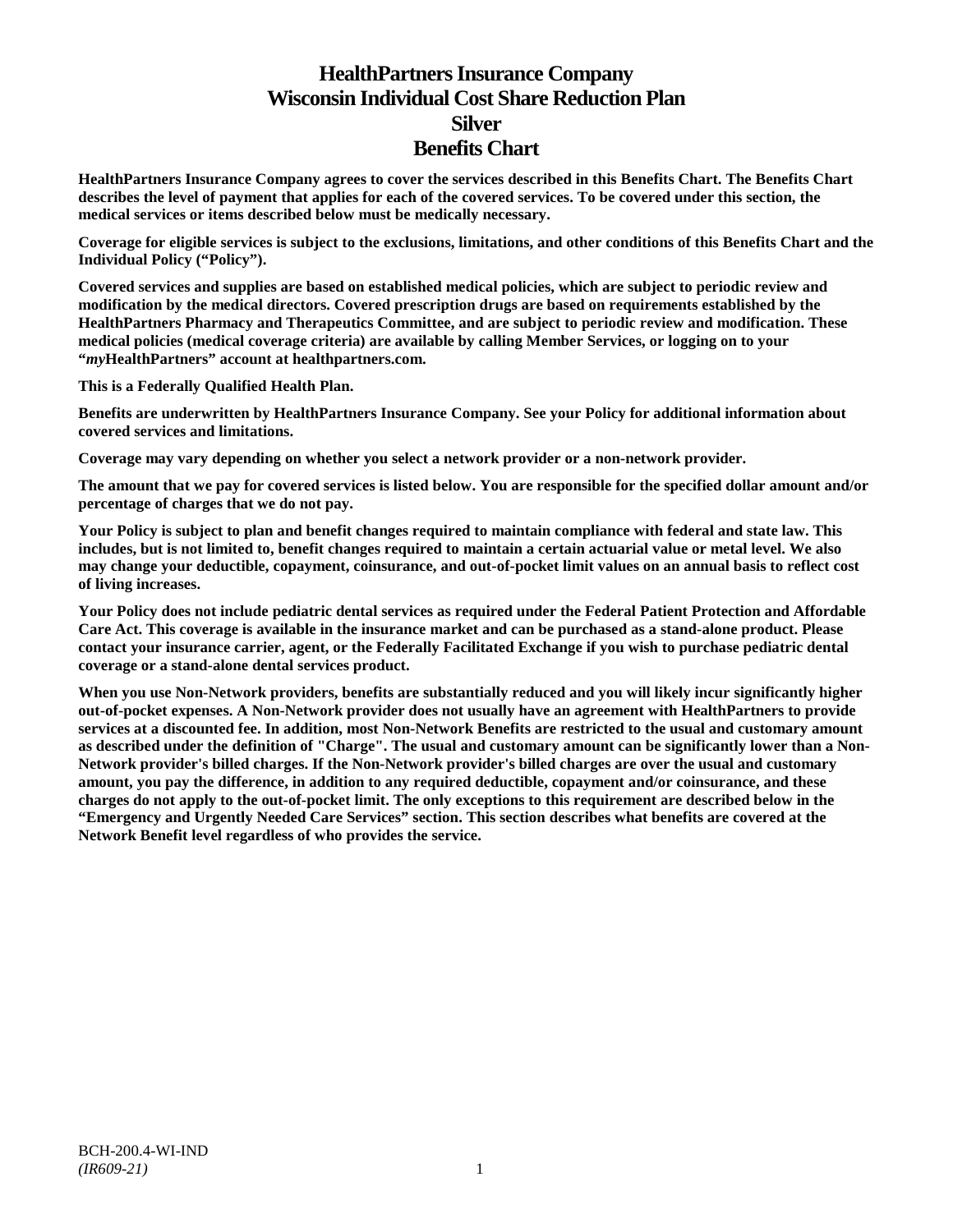# **These definitions apply to the Benefits Chart. They also apply to your Policy.**

| <b>Biosimilar Drug:</b> | A prescription drug, approved by the Food and Drug Administration (FDA), that the FDA has<br>determined is biosimilar to and interchangeable with a biological brand name drug. Biosimilar<br>drugs are not considered generic drugs and are not covered under the generic drug benefit.                                                                                                                                                                                                                                                                                                                                     |
|-------------------------|------------------------------------------------------------------------------------------------------------------------------------------------------------------------------------------------------------------------------------------------------------------------------------------------------------------------------------------------------------------------------------------------------------------------------------------------------------------------------------------------------------------------------------------------------------------------------------------------------------------------------|
| <b>Brand Name Drug:</b> | A prescription drug, approved by the Food and Drug Administration (FDA), that is manufactured,<br>sold or licensed for sale under a trademark by the pharmaceutical company that originally<br>researched and developed the drug. Brand name drugs have the same active-ingredient formula as<br>the generic version of the drug. However, generic drugs are manufactured and sold by other drug<br>manufacturers and are generally not available until after the patent on the brand name drug has<br>expired. A few brand name drugs may be covered at the generic benefit level if this is indicated on<br>the formulary. |
| <b>Calendar Year:</b>   | This is the 12-month period beginning 12:01 A.M. Central Time, on January 1, and ending 12:00<br>A.M. Central Time of the next following December 31.                                                                                                                                                                                                                                                                                                                                                                                                                                                                        |
| Charge:                 | For covered services delivered by a network provider, this is the provider's discounted fee for a<br>given medical/surgical service, procedure or item.                                                                                                                                                                                                                                                                                                                                                                                                                                                                      |
|                         | For covered services delivered by non-network providers, a contracted rate may apply if such<br>arrangement is available to HealthPartners.                                                                                                                                                                                                                                                                                                                                                                                                                                                                                  |
|                         | For the Usual and Customary Charge for covered services delivered by non-network providers,<br>our payment is calculated using one of the following options to be determined at HealthPartners'<br>discretion: 1) a percentage of the Medicare fee schedule; 2) a comparable schedule if the service is<br>not on the Medicare fee schedule; or 3) a commercially reasonable rate for such service.                                                                                                                                                                                                                          |
|                         | The Usual and Customary Charge is the maximum amount allowed that we consider in the<br>calculation of the payment of charges incurred for certain covered services. You must pay for any<br>charges above the usual and customary charge, and they do not apply to the out-of-pocket limit.                                                                                                                                                                                                                                                                                                                                 |
|                         | A charge is incurred for covered ambulatory medical and surgical services, on the date the service<br>or item is provided. A charge is incurred for covered inpatient services, on the date of admission to<br>a hospital. To be covered, a charge must be incurred on or after your effective date and on or<br>before the termination date.                                                                                                                                                                                                                                                                                |
| Copayment/Coinsurance:  | The specified dollar amount, or percentage, of charges incurred for covered services, which we do<br>not pay, but which you must pay, each time you receive certain medical services, procedures or<br>items. Our payment for those covered services or items begins after the copayment or coinsurance<br>is satisfied. Covered services or items requiring a copayment or coinsurance are specified in this<br>Benefits Chart.                                                                                                                                                                                             |
|                         | For services provided by a network provider:                                                                                                                                                                                                                                                                                                                                                                                                                                                                                                                                                                                 |
|                         | An amount which is listed as a flat dollar copayment is applied to a network provider's discounted<br>charges for a given service. However, if the network provider's discounted charges for a service or<br>item is less than the flat dollar copayment, you will pay the network provider's discounted charge.<br>An amount which is listed as a percentage of charges or coinsurance is based on the network<br>provider's discounted charges, calculated at the time the claim is processed, which may include an<br>agreed upon fee schedule rate for case rate or withhold arrangements.                               |
|                         | For services provided by a Non-Network provider:                                                                                                                                                                                                                                                                                                                                                                                                                                                                                                                                                                             |
|                         | Any copayment or coinsurance is applied to the lesser of the provider's charges or the usual and<br>customary charge for a service.                                                                                                                                                                                                                                                                                                                                                                                                                                                                                          |
|                         | A copayment or coinsurance is due at the time a service is provided, or when billed by the<br>provider. The copayment or coinsurance applicable for a scheduled visit with a network provider<br>will be collected for each visit, late cancellation and failed appointment.                                                                                                                                                                                                                                                                                                                                                 |
|                         |                                                                                                                                                                                                                                                                                                                                                                                                                                                                                                                                                                                                                              |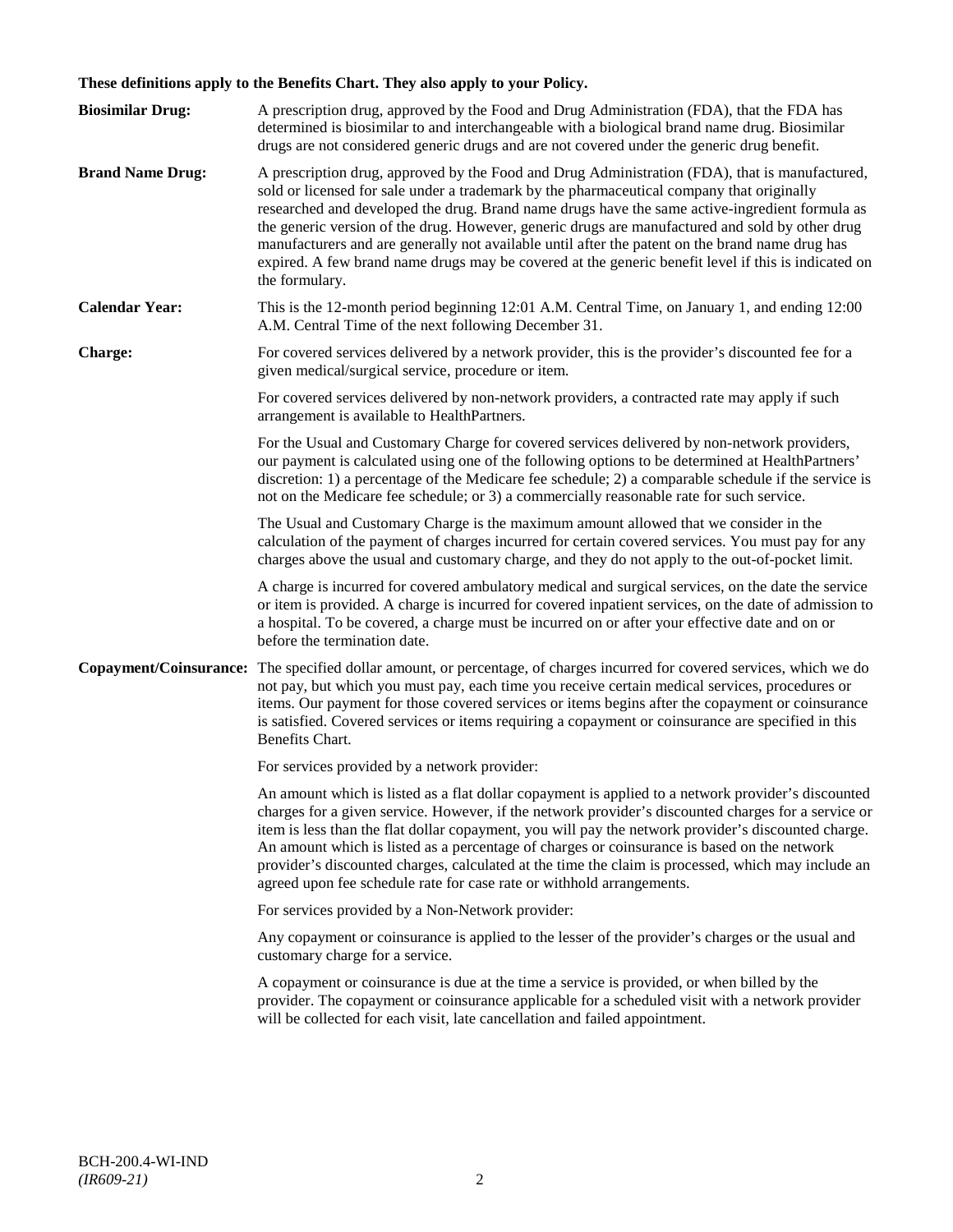| Deductible:                    | The specified dollar amount of charges incurred for covered services, which we do not pay, but an<br>enrollee or a family has to pay first in a calendar year. Our payment for those services or items<br>begins after the deductible is satisfied. For network providers, the amount of the charges that apply<br>to the deductible are based on the network provider's discounted charges, calculated at the time<br>the claim is processed, which may include an agreed upon fee schedule rate for case rate or<br>withhold arrangements. For non-network providers, the amount of charges that apply to the<br>deductible are the lesser of the provider's charges or the usual and customary charge for a service. |
|--------------------------------|-------------------------------------------------------------------------------------------------------------------------------------------------------------------------------------------------------------------------------------------------------------------------------------------------------------------------------------------------------------------------------------------------------------------------------------------------------------------------------------------------------------------------------------------------------------------------------------------------------------------------------------------------------------------------------------------------------------------------|
|                                | Any amounts paid or reimbursed by a third party, including, but not limited to: point of service<br>rebates, manufacturer coupons, manufacturer debit cards or other forms of direct reimbursement to<br>an Insured for a product or service, will not apply toward your deductible, to the extent permitted<br>under state and federal law.                                                                                                                                                                                                                                                                                                                                                                            |
|                                | Your plan has an embedded deductible. This means once a member meets the individual<br>deductible, the plan begins paying benefits for that person. If two or more members of the family<br>meet the family deductible, the plan begins paying benefits for all members of the family,<br>regardless of whether each member has met the individual deductible. However, a member may<br>not contribute more than the individual deductible toward the family deductible.                                                                                                                                                                                                                                                |
|                                | All services are subject to the deductible unless otherwise indicated below in this Benefits Chart.                                                                                                                                                                                                                                                                                                                                                                                                                                                                                                                                                                                                                     |
| <b>Formulary:</b>              | This is a current list, which may be revised from time to time, of prescription drugs, medications,<br>equipment and supplies covered by us as indicated in this Benefits Chart which are covered at the<br>highest benefit level. Some drugs on the formulary may require prior authorization to be covered<br>as formulary drugs. The formulary, and information on drugs that require prior authorization, are<br>available by calling Member Services, or logging on to your "myHealthPartners" account at<br>healthpartners.com.                                                                                                                                                                                   |
| <b>Generic Drug:</b>           | A prescription drug, approved by the Food and Drug Administration (FDA), that the FDA has<br>determined is comparable to a brand name drug product in dosage form, strength, route of<br>administration, quality, intended use and documented bioequivalence. Generally, generic drugs<br>cost less than brand name drugs. Some brand name drugs may be covered at the generic drug<br>benefit level if this is indicated on the formulary.                                                                                                                                                                                                                                                                             |
| <b>Non-Formulary Drug:</b>     | This is a prescription drug, approved by the Food and Drug Administration (FDA), that is not on<br>the formulary, is medically necessary and is not investigative or experimental or otherwise<br>excluded under your Policy.                                                                                                                                                                                                                                                                                                                                                                                                                                                                                           |
| <b>Out-of-Pocket Expenses:</b> | You pay the specified copayments/coinsurance and deductibles applicable for particular services,<br>subject to the out-of-pocket limit described below. These amounts are in addition to the monthly<br>premium payments.                                                                                                                                                                                                                                                                                                                                                                                                                                                                                               |
| <b>Out-of-Pocket Limit:</b>    | You pay the copayments/coinsurance and deductibles for covered services, to the individual or<br>family out-of-pocket limit. Thereafter we cover 100% of charges incurred for all other covered<br>services, for the rest of the calendar year. You pay amounts greater than the out-of-pocket limit if<br>you exceed any lifetime maximum benefit or any visit or day limits.                                                                                                                                                                                                                                                                                                                                          |
|                                | Non-Network Benefits above the usual and customary charge (see definition of charge above) do<br>not apply to the out-of-pocket limit.                                                                                                                                                                                                                                                                                                                                                                                                                                                                                                                                                                                  |
|                                | Any amounts paid or reimbursed by a third party, including, but not limited to: point of service<br>rebates, manufacturer coupons, debit cards or other forms of direct reimbursement to an Insured<br>for a product or service, will not apply as an out-of-pocket expense, to the extent permitted under<br>state and federal law.                                                                                                                                                                                                                                                                                                                                                                                    |
|                                | You are responsible to keep track of the out-of-pocket expenses. Contact our Member Services<br>Department for assistance in determining the amount paid by the enrollee for specific eligible<br>services received. Claims for reimbursement under the Out-of-Pocket Limit provisions are subject<br>to the same time limits and provisions described under the "Claims Provisions" section of your<br>Policy.                                                                                                                                                                                                                                                                                                         |
| <b>Primary Care Providers:</b> | These are providers in the following categories: Family Practice, General Practice, Internal<br>Medicine, Pediatrics, Adolescent Medicine, Adult Medicine and Geriatrics.                                                                                                                                                                                                                                                                                                                                                                                                                                                                                                                                               |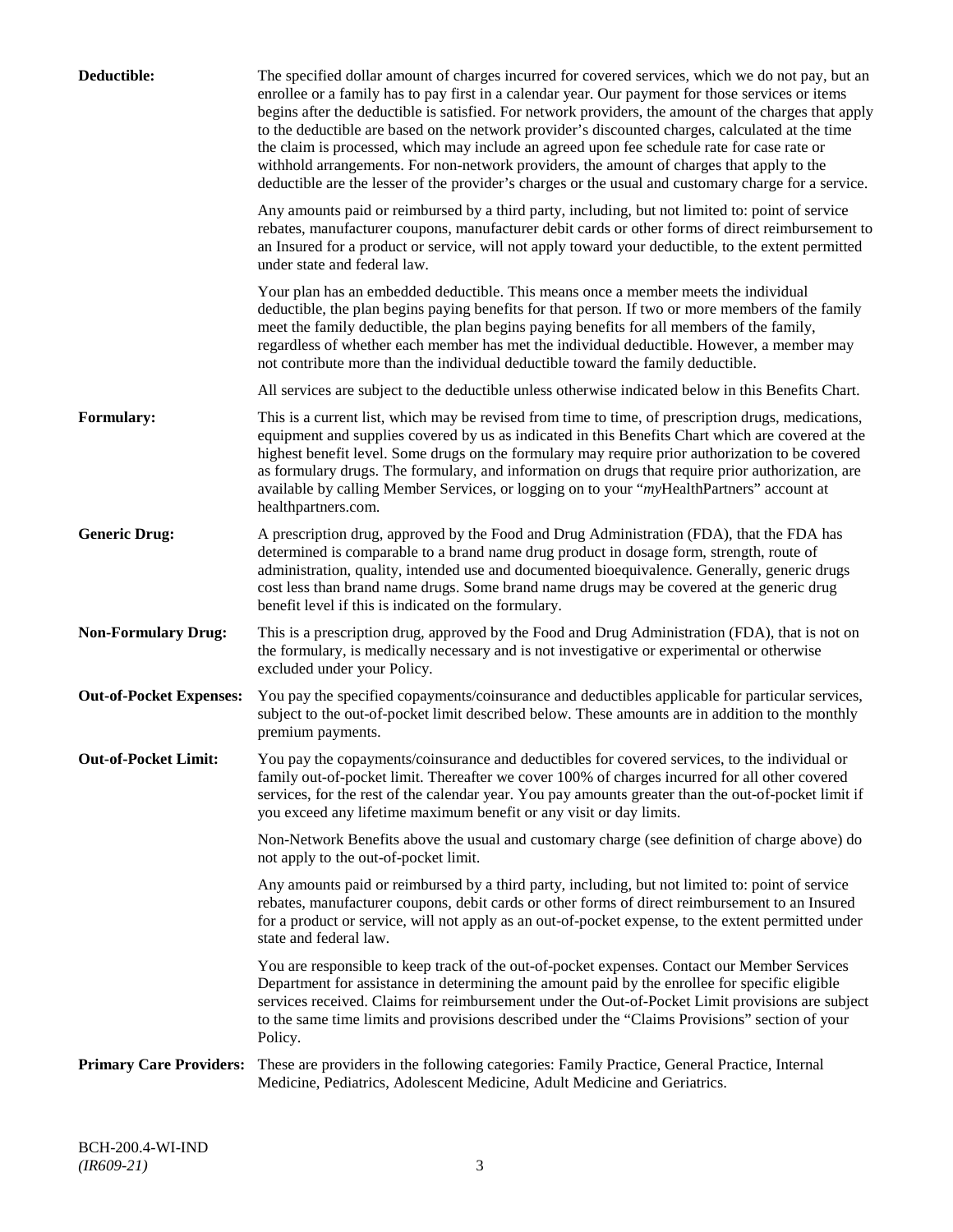|                             | Specialty Care Providers: These are providers who are not in the following categories: Family Practice, General Practice,<br>Internal Medicine, Pediatrics, Adolescent Medicine, Adult Medicine and Geriatrics.                                                                                                                                                                                                                                                                                                                       |
|-----------------------------|---------------------------------------------------------------------------------------------------------------------------------------------------------------------------------------------------------------------------------------------------------------------------------------------------------------------------------------------------------------------------------------------------------------------------------------------------------------------------------------------------------------------------------------|
| <b>Specialty Drug List:</b> | This is a current list, which may be revised from time to time, of prescription drugs, medications,<br>equipment and supplies, which are typically bio-pharmaceuticals. The purpose of a specialty drug<br>list is to facilitate enhanced monitoring of complex therapies used to treat specific conditions.<br>Specialty drugs are covered by us as indicated in this Benefits Chart. The specialty drug list is<br>available by calling Member Services, or logging on to your "myHealthPartners" account at<br>healthpartners.com. |
| virtuwell:                  | This is an online service that you may use to receive a diagnosis and treatment for certain routine<br>conditions, such as a cold and flu, ear pain and sinus infections. You may access the virtuwell web<br>site at virtuwell.com.                                                                                                                                                                                                                                                                                                  |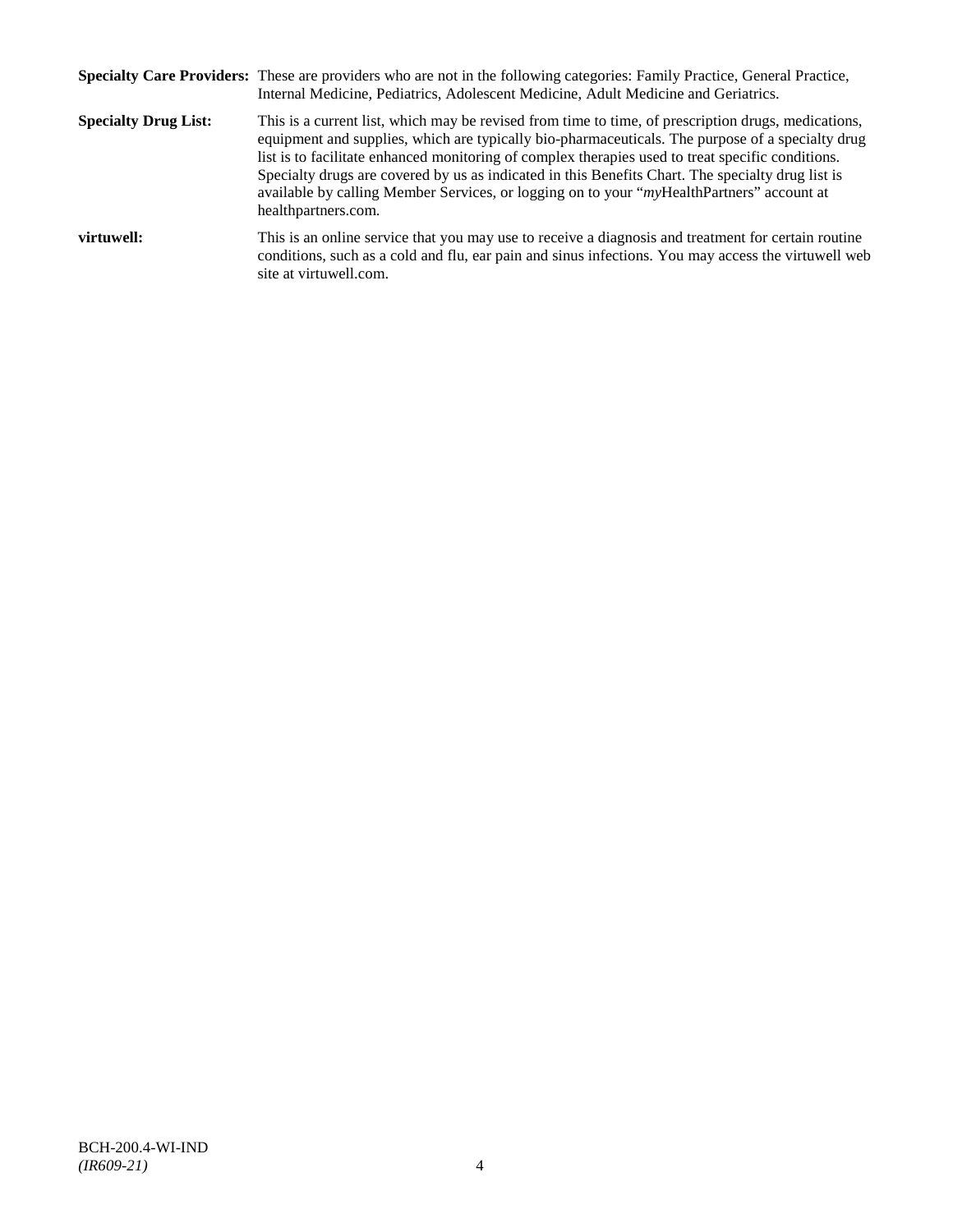### **DEDUCTIBLES AND OUT-OF-POCKET LIMITS**

#### **Individual Calendar Year Deductible**

| <b>Network Benefits</b> | <b>Non-Network Benefits</b> |
|-------------------------|-----------------------------|
| \$3,000                 | \$20,000                    |

# **Family Calendar Year Deductible**

| <b>Network Benefits</b> | <b>Non-Network Benefits</b> |
|-------------------------|-----------------------------|
| \$6,000                 | \$40,000                    |

Your individual and family deductible amounts may be indexed to allow for changes under Federal rules.

Your plan has an embedded deductible. This means once a member meets the individual deductible, the plan begins paying benefits for that person. If two or more members of the family meet the family deductible, the plan begins paying benefits for all members of the family, regardless of whether each member has met the individual deductible. However, a member may not contribute more than the individual deductible toward the family deductible.

Separate deductibles must be satisfied under the Network Benefits and Non-Network Benefits.

Any amounts paid or reimbursed by a third party, including but not limited to: point of service rebates, manufacturer coupons, manufacturer debit cards or other forms of direct reimbursement to an Insured for a product or service, will not apply toward your deductible, to the extent permitted under state and federal law.

### **Individual Calendar Year Out-of-Pocket Limit**

| <b>Network Benefits</b> | <b>Non-Network Benefits</b> |
|-------------------------|-----------------------------|
| \$6,800                 | None.                       |

### **Family Calendar Year Out-of-Pocket Limit**

| <b>Network Benefits</b> | <b>Non-Network Benefits</b> |
|-------------------------|-----------------------------|
| \$3,600                 | None.                       |

Your individual and family out-of-pocket amounts may be indexed to allow for changes under Federal rules.

Separate Out-of-Pocket Limits must be satisfied under Network Benefits and Non-Network Benefits.

Non-Network Benefits above the usual and customary charge will not apply to the individual or family Out-of-Pocket.

Any amounts paid or reimbursed by a third party, including but not limited to: point of service rebates, manufacturer coupons, manufacturer debit cards or other forms of direct reimbursement to an Insured for a product or service, will not apply as an outof-pocket expense, to the extent permitted under state and federal law.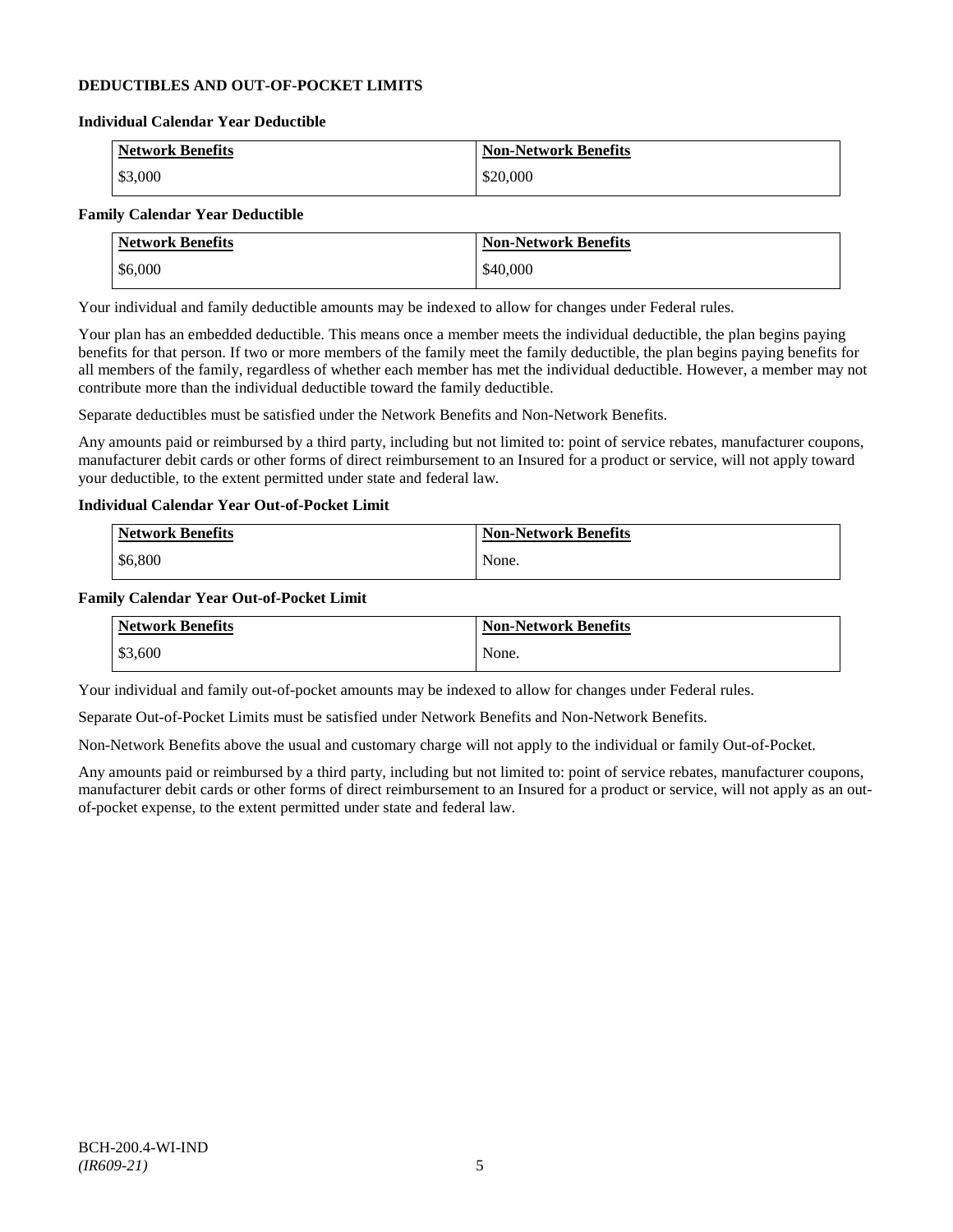# **AMBULANCE AND MEDICAL TRANSPORTATION**

### **Covered Services:**

We cover ambulance and medical transportation for medical emergencies and as shown below.

We also cover medically necessary, non-emergency transportation if it meets our medical coverage criteria.

Covered services are based on established medical policies, which are subject to periodic review and modification by the medical directors. These medical policies (medical coverage criteria) and applicable prior authorization requirements are available by calling Member Services, or logging on to your "*my*HealthPartners" account a[t healthpartners.com.](http://www.healthpartners.com/)

### **Ambulance and Medical Transportation (other than non-emergency fixed wing air ambulance transportation)**

| <b>Network Benefits</b>      | <b>Non-Network Benefits</b> |
|------------------------------|-----------------------------|
| 80% of the charges incurred. | See Network Benefits.       |

### **Non-Emergency Fixed Wing Air Ambulance Transportation**

| <b>Network Benefits</b>      | <b>Non-Network Benefits</b>  |
|------------------------------|------------------------------|
| 80% of the charges incurred. | 50% of the charges incurred. |

### **Not Covered:**

See "Services Not Covered" in your Policy.

### **AUTISM TREATMENT**

### **Covered Services:**

Your network provider will coordinate the prior authorization process for any autism treatment services. You may call Member Services at 952-967-7540 or toll-free at 1-888-360-0622 if you have any questions or concerns regarding the authorization process.

Please call Member Services at 952-967-7540 or toll-free at 1-888-360-0622 to request authorization for autism treatment services from a Non-Network provider.

We cover prior authorized evidence-based intensive-level and non-intensive-level treatment of autism spectrum disorders (autism disorder, Asperger's syndrome or pervasive development disorder not otherwise specified).

Covered services are based on established medical policies, which are subject to periodic review and modification by the medical directors. These medical policies (medical coverage criteria) are available by calling Member Services, or logging on to your "*my*HealthPartners" account at [healthpartners.com.](http://www.healthpartners.com/)

**Intensive-Level Services for children diagnosed with autism spectrum disorders.** Intensive-level services must begin on or after two years of age and end before nine years of age. Intensive-level services, on average, are services provided for more than 20 hours of treatment per week. (The average number of hours a week is calculated over a 6-month period.)

| <b>Network Benefits</b>                                                                                  | <b>Non-Network Benefits</b>                                              |
|----------------------------------------------------------------------------------------------------------|--------------------------------------------------------------------------|
| 100% of the charges incurred, subject to a copayment of<br>\$25 per visit.<br>Deductible does not apply. | 50% of the charges incurred.<br>Limited to 235 visits per calendar year. |
| Limited to 235 visits per calendar year.                                                                 |                                                                          |

The maximum number of visits is combined for Network Benefits and Non-Network Benefits.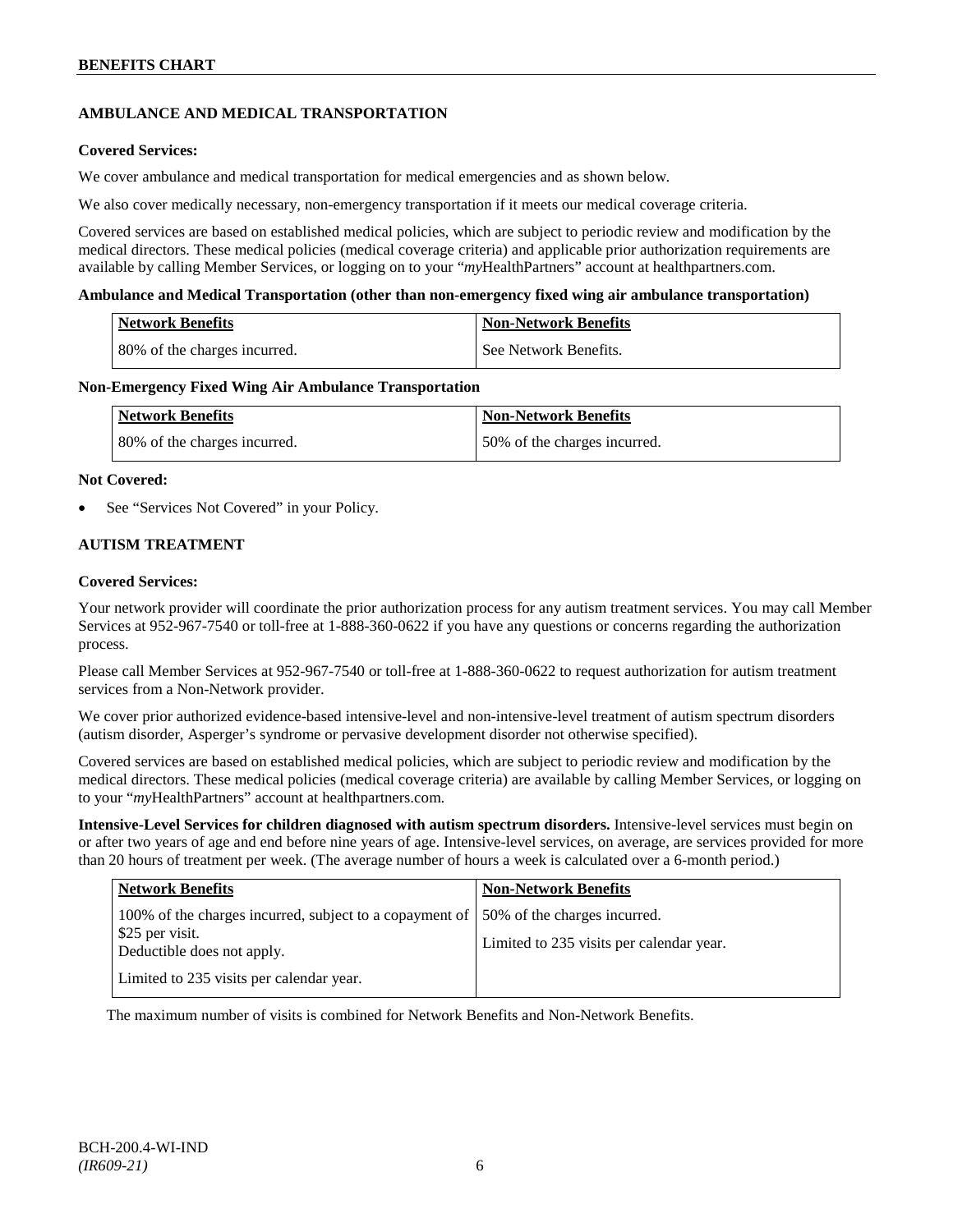### **Intensive-Level Services Lifetime Maximum Benefit**

| <b>Network Benefits</b>                               | <b>Non-Network Benefits</b>                           |
|-------------------------------------------------------|-------------------------------------------------------|
| 4 years of cumulative services under this plan or any | 4 years of cumulative services under this plan or any |
| other plan.                                           | other plan.                                           |

# **Non-intensive-Level Services for Insureds diagnosed with autism spectrum disorders**

| <b>Network Benefits</b>                                                                                    | <b>Non-Network Benefits</b>                                              |
|------------------------------------------------------------------------------------------------------------|--------------------------------------------------------------------------|
| 100% of the charges incurred, subject to a copayment of  <br>\$25 per visit.<br>Deductible does not apply. | 50% of the charges incurred.<br>Limited to 120 visits per calendar year. |
| Limited to 120 visits per calendar year.                                                                   |                                                                          |

The maximum number of visits is combined for Network Benefits and Non-Network Benefits.

### **Not Covered:**

See "Services Not Covered" in your Policy.

# **BEHAVIORAL HEALTH SERVICES**

### **Covered Services:**

Covered services are based on established medical policies, which are subject to periodic review and modification by the medical directors. These medical policies (medical coverage criteria) are available by calling Member Services, or logging on to your "*my*HealthPartners" account at [healthpartners.com.](http://www.healthpartners.com/)

**Transitional Treatment Services.** These are services for the treatment of nervous or mental disorders, alcoholism or other drug abuse problems which are provided to an Insured in a less restrictive manner than are inpatient hospital services but in a more intensive manner than are outpatient services. Transitional treatment services are services offered by a provider, and certified by the Wisconsin Department of Health Services for each of the following (except the last bulleted item):

- Mental health services for covered adults in a day treatment program.
- Mental health services for covered children in a day hospital treatment program.
- Services for persons with chronic mental illness provided through a community support program.
- Residential treatment programs for alcohol and/or drug dependent covered persons.
- Alcohol and Other Drug Abuse (AODA) services in, a day treatment program.
- Services for persons who are experiencing a mental health crisis or who are in a situation likely to turn into a mental health crisis if support is not provided.
- Intensive outpatient programs for the treatment of psychoactive substance use disorders provided in accordance with the patient placement criteria of the American Society of Addiction Medicine.

### **Mental Health Services**

We cover services for mental health diagnoses as described in the Diagnostic and Statistical Manual of Mental Disorders – Fifth Edition (DSM 5) (most recent edition) that lead to significant disruption of function in your life.

We provide coverage for mental health treatment ordered by a Wisconsin court under a valid court order that is issued on the basis of a behavioral care evaluation performed by a licensed psychiatrist or doctoral level licensed psychologist, which includes a diagnosis and an individual treatment plan for care in the most appropriate, least restrictive environment. We must be given a copy of the court order and the behavioral care evaluation, and the service must be a covered benefit under your Policy, and the service must be provided by a network provider, or other provider as required by law.

**Outpatient Services:** We cover medically necessary outpatient professional mental health services for evaluation, crisis intervention, and treatment of mental health disorders.

A comprehensive diagnostic assessment will be made of each patient as the basis for a determination by a mental health professional, concerning the appropriate treatment and the extent of services required.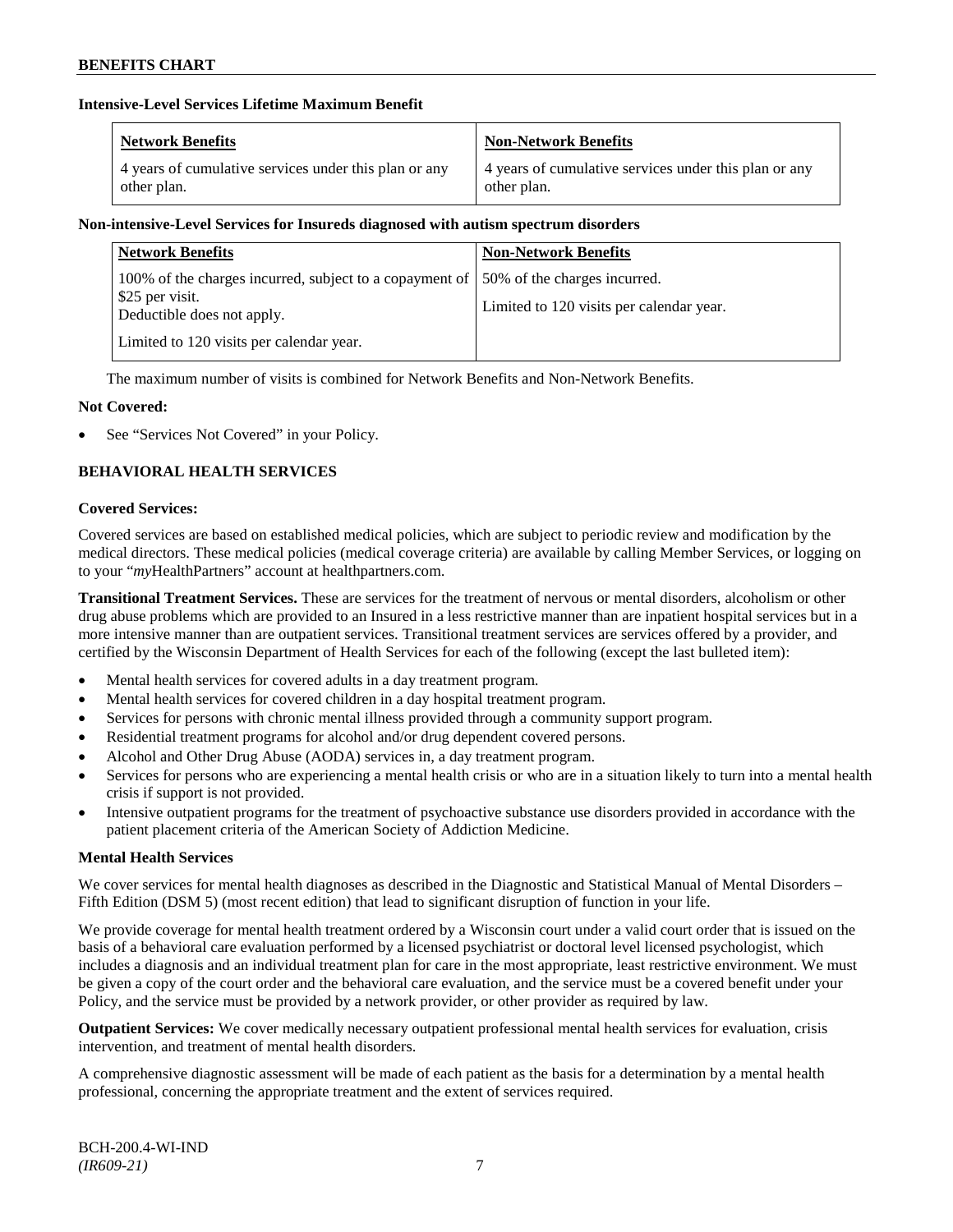# **BENEFITS CHART**

Outpatient services we cover for a diagnosed mental health condition include the following:

- Individual, group, family and multi-family therapy;
- Medication management provided by a physician, certified nurse practitioner, or physician's assistant;
- Psychological testing services for the purposes of determining the differential diagnoses and treatment planning for patients currently receiving behavioral health services;
- Partial hospitalization services in a licensed hospital or community mental health center;
- Psychotherapy and nursing services provided in the home if authorized by us; and
- Treatment for gender dysphoria that meets medical coverage criteria.

| <b>Network Benefits</b>                                                                                                               | <b>Non-Network Benefits</b>  |
|---------------------------------------------------------------------------------------------------------------------------------------|------------------------------|
| 100% of the charges incurred, subject to a copayment of<br>\$25 per visit.<br>Deductible does not apply.                              | 50% of the charges incurred. |
| For family therapy, only one copayment will be<br>charged, regardless of the number of Insureds primarily<br>involved in the therapy. |                              |

#### **Group Therapy**

| Network Benefits                                                                                                                                  | <b>Non-Network Benefits</b> |
|---------------------------------------------------------------------------------------------------------------------------------------------------|-----------------------------|
| 100% of the charges incurred, subject to a copayment of 150% of the charges incurred.<br>$\vert$ \$12.50 per visit.<br>Deductible does not apply. |                             |

**Inpatient Services:** We cover medically necessary inpatient services in a hospital or licensed residential treatment facility and professional services for treatment of mental health disorders. Medical stabilization is covered under inpatient hospital services in the "Hospital and Skilled Nursing Facility Services" section.

We cover residential care for the treatment of eating disorders in a licensed facility, as an alternative to inpatient care, when it is medically necessary and your physician obtains authorization from us.

| <b>Network Benefits</b>      | <b>Non-Network Benefits</b>  |
|------------------------------|------------------------------|
| 80% of the charges incurred. | 50% of the charges incurred. |

**Transitional Treatment Services:** We cover transitional treatment services described above for treatment of mental and nervous disorders**.**

| Network Benefits                                                                                                                      | <b>Non-Network Benefits</b> |
|---------------------------------------------------------------------------------------------------------------------------------------|-----------------------------|
| 100% of the charges incurred, subject to a copayment of 150% of the charges incurred.<br>S25 per visit.<br>Deductible does not apply. |                             |

#### **Substance Abuse Treatment Services**

We cover medically necessary services for assessments by a licensed alcohol and drug counselor and treatment of Substance-Related Disorders as defined in the latest edition of the DSM 5.

**Outpatient Services:** We cover medically necessary outpatient professional services for diagnosis and treatment of alcoholism and other drug abuse problems. Chemical dependency treatment services must be provided by a program licensed by the local Department of Health Services.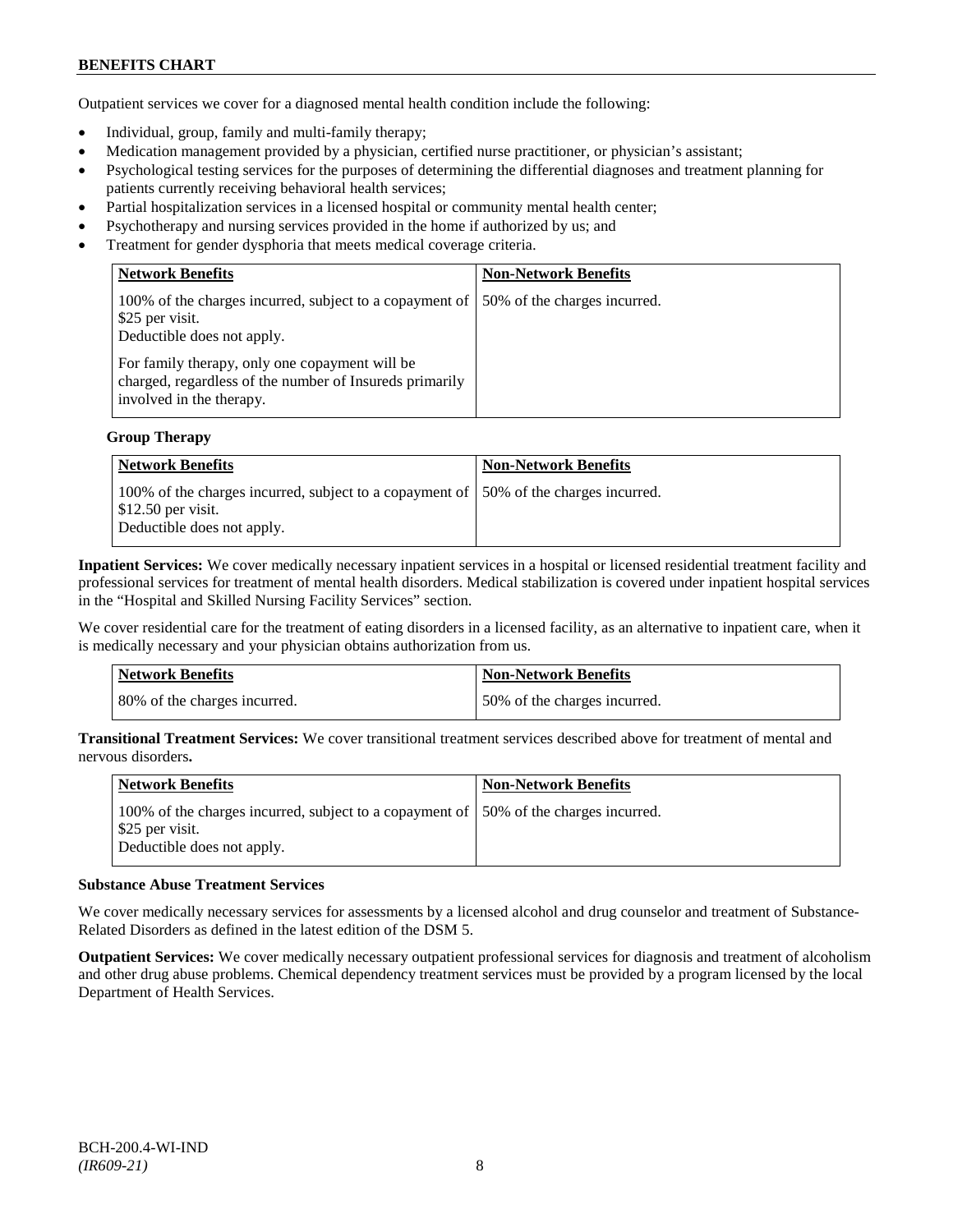Outpatient services we cover for a diagnosed substance abuse disorder include the following:

- Individual, group, family, and multi-family therapy provided in an office setting; and
- We cover opiate replacement therapy including methadone and buprenorphine treatment.

| <b>Network Benefits</b>                                                                                                                | <b>Non-Network Benefits</b> |
|----------------------------------------------------------------------------------------------------------------------------------------|-----------------------------|
| 100% of the charges incurred, subject to a copayment of 150% of the charges incurred.<br>\$25 per visit.<br>Deductible does not apply. |                             |
| For family therapy, only one copayment will be<br>charged, regardless of the number of Insureds primarily<br>involved in the therapy.  |                             |

**Inpatient Services:** We cover medically necessary inpatient services in a hospital or a licensed residential primary treatment center.

We cover services provided in a hospital that is licensed by the local state and accredited by Medicare.

Detoxification Services: We cover detoxification services in a hospital or community detoxification facility if it is licensed by the local Department of Health Services.

| <b>Network Benefits</b>       | Non-Network Benefits         |
|-------------------------------|------------------------------|
| 180% of the charges incurred. | 50% of the charges incurred. |

**Transitional Treatment Services:** We cover transitional treatment services described above for treatment of alcoholism or other drug abuse problems.

| <b>Network Benefits</b>                                                                                                               | <b>Non-Network Benefits</b> |
|---------------------------------------------------------------------------------------------------------------------------------------|-----------------------------|
| 100% of the charges incurred, subject to a copayment of 150% of the charges incurred.<br>S25 per visit.<br>Deductible does not apply. |                             |

### **Additional Mental Health and Substance Abuse Benefits for a Dependent Child Who is a Student**

If a dependent child is a student in a school that is located in Wisconsin, but outside of our service area, we cover services as required under Wisconsin Statute 609.655.

| <b>Network Benefits</b>                                                                                                                | <b>Non-Network Benefits</b> |
|----------------------------------------------------------------------------------------------------------------------------------------|-----------------------------|
| 100% of the charges incurred, subject to a copayment of 150% of the charges incurred.<br>\$25 per visit.<br>Deductible does not apply. |                             |

### **Not Covered:**

See "Services Not Covered" in your Policy.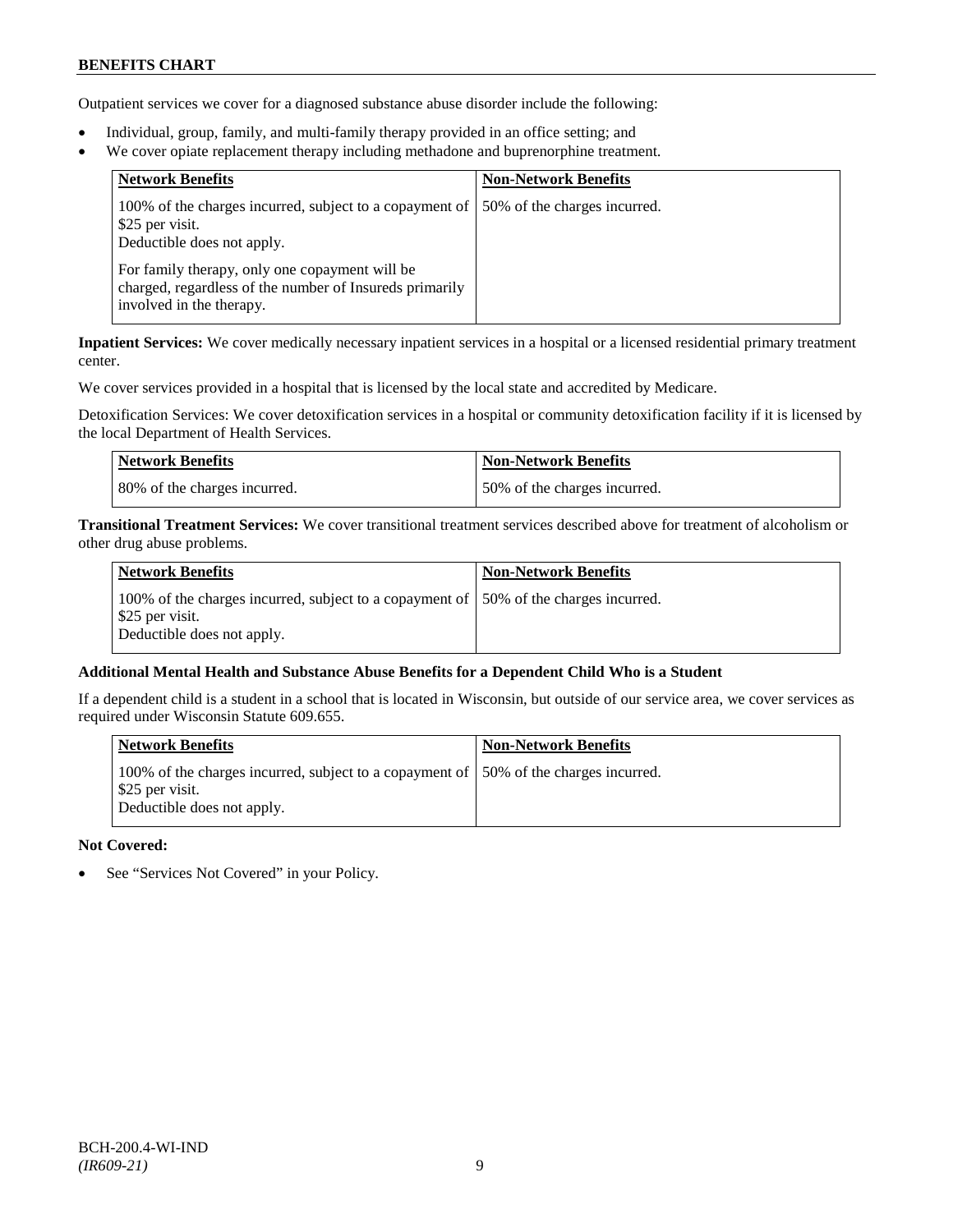### **CHIROPRACTIC SERVICES**

### **Covered Services:**

We cover chiropractic services for rehabilitative care. Chiropractic services are adjustments to any abnormal articulations of the human body, especially those of the spinal column, for the purpose of giving freedom of action to impinged nerves that may cause pain or deranged function.

Massage therapy which is performed in conjunction with other treatment/modalities by a chiropractor, is part of a prescribed treatment plan and is not billed separately is covered.

| <b>Network Benefits</b>                                                                                                                | <b>Non-Network Benefits</b> |
|----------------------------------------------------------------------------------------------------------------------------------------|-----------------------------|
| 100% of the charges incurred, subject to a copayment of 150% of the charges incurred.<br>\$60 per visit.<br>Deductible does not apply. |                             |

### **Not Covered:**

- Massage therapy for the purpose of comfort or convenience of the Insured.
- See "Services Not Covered" in your Policy.

# **CLINICAL TRIALS**

### **Covered Services:**

We cover certain routine services if you participate in a Phase I, Phase II, Phase III or Phase IV approved clinical trial that is conducted in relation to the prevention, detection, or treatment of cancer or other life-threatening disease or condition as defined in the Affordable Care Act. Approved clinical trials include (1) federally funded trials when the study or investigation is approved or funded by any of the federal agencies defined in the Public Health Services Act, section 2709 (d) (1) (A); (2) the study or investigation is conducted under an investigational new drug application reviewed by the Food and Drug Administration; and (3) the study or investigation is a drug trial that is exempt from having such an investigational new drug application. We cover routine patient costs for services that would be eligible under the Policy and this Benefits Chart if the service were provided outside of a clinical trial.

| <b>Network Benefits</b>                               | <b>Non-Network Benefits</b>                           |
|-------------------------------------------------------|-------------------------------------------------------|
| Coverage level is same as corresponding Network       | Coverage level is same as corresponding Non-Network   |
| Benefits, depending on type of service provided, such | Benefits, depending on type of service provided, such |
| as Office Visits for Illness or Injury, Inpatient or  | as Office Visits for Illness or Injury, Inpatient or  |
| <b>Outpatient Hospital Services.</b>                  | <b>Outpatient Hospital Services.</b>                  |

### **Not Covered:**

- The investigative or experimental item, device or service itself.
- Items or services that are provided solely to satisfy data collection and analysis needs and that are not used in the direct clinical management of the patient.
- A service that is clearly inconsistent with widely accepted and established standards of care for a particular diagnosis.
- See "Services Not Covered" in your Policy.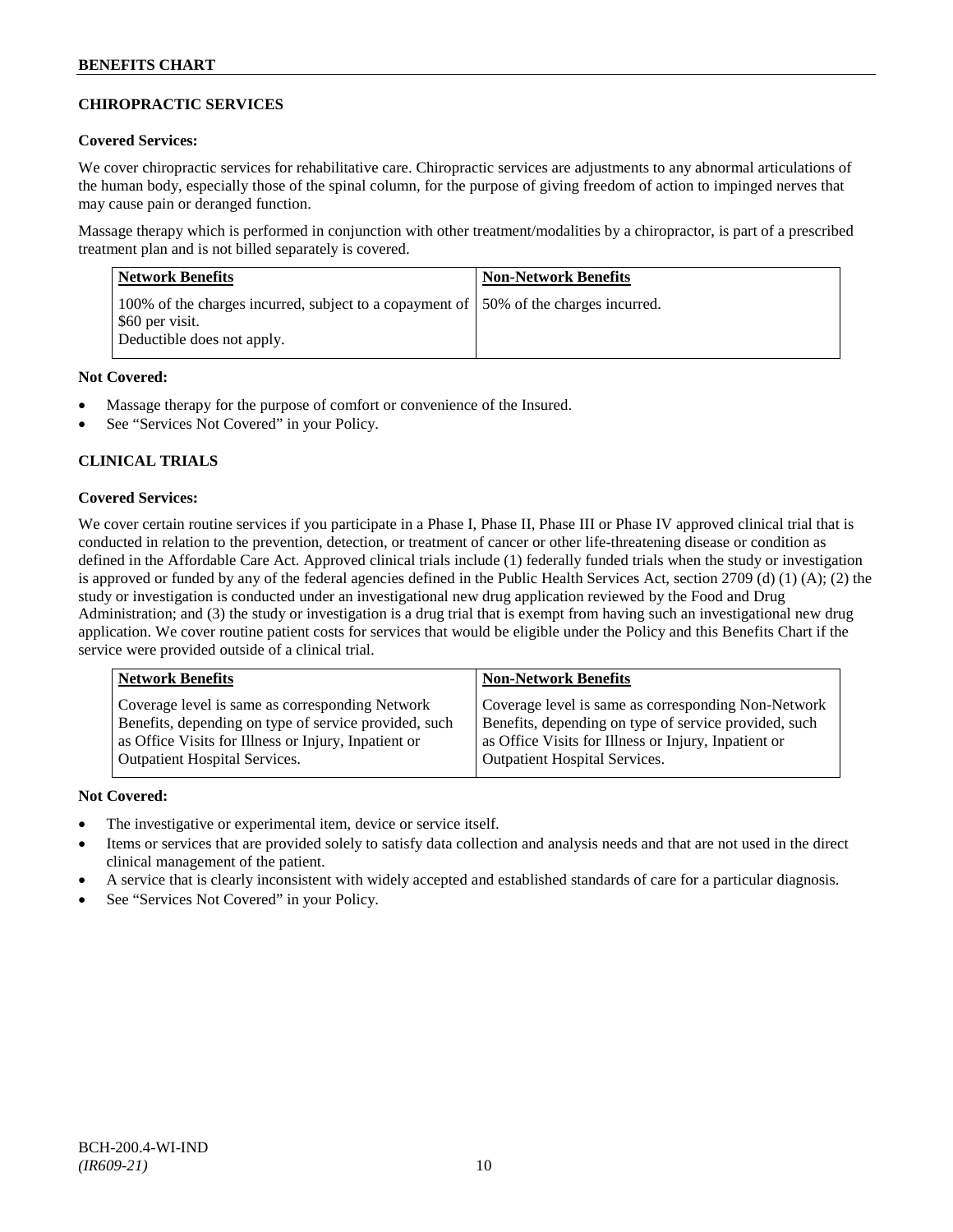### **DENTAL SERVICES**

### **Covered Services:**

We cover services as described below.

**Accidental Dental Services:** We cover services dentally necessary to treat and restore damage done to sound, natural, unrestored teeth as a result of an accidental injury. Coverage is for damage caused by external trauma to face and mouth only, not for cracked or broken teeth, which result from biting or chewing. We cover restorations, root canals, crowns and replacement of teeth lost that are directly related to the accident in which the Insured was involved. We cover initial exams, xrays and palliative treatment including extractions, and other oral surgical procedures directly related to the accident. Subsequent treatment must be initiated within the Policy's time-frame and must be directly related to the accident. We do not cover restoration and replacement of teeth that are not "sound and natural" at the time of the accident.

Full mouth rehabilitation to correct occlusion (bite) and malocclusion (misaligned teeth not due to the accident) are not covered.

When an implant-supported dental prosthetic treatment is pursued, benefits are limited to the amount that would be paid toward the placement of a removable dental prosthetic appliance that could be used in the absence of implant treatment.

| Network Benefits             | <b>Non-Network Benefits</b> |
|------------------------------|-----------------------------|
| 80% of the charges incurred. | No coverage.                |

For all accidental dental services, treatment and/or restoration must be initiated within six months of the date of the injury. Coverage is limited to the initial course of treatment and/or initial restoration. Services must be provided within twentyfour months of the date of injury to be covered.

### **Medical Referral Dental Services**

**Medically Necessary Outpatient Dental Services:** We cover medically necessary outpatient dental services. Coverage is limited to dental services required for treatment of an underlying medical condition, e.g., removal of teeth to complete radiation treatment for cancer of the jaw, cysts and lesions.

| Network Benefits             | <b>Non-Network Benefits</b>  |
|------------------------------|------------------------------|
| 80% of the charges incurred. | 50% of the charges incurred. |

**Medically Necessary Hospitalization and Anesthesia for Dental Care:** We cover medically necessary hospitalization and anesthesia for dental care. This is limited to charges incurred by an Insured who: (1) is a child under age  $5$ ; (2) is severely disabled; (3) has a medical condition, and requires hospitalization or general anesthesia for dental care treatment; or (4) is a child between ages 5 and 12 and care in dental offices has been attempted unsuccessfully and usual methods of behavior modification have not been successful, or when extensive amounts of restorative care, exceeding 4 appointments, are required.

Coverage is limited to facility and anesthesia charges. Oral surgeon/dentist professional fees are not covered. The following are examples, though not all-inclusive, of medical conditions which may require hospitalization for dental services: severe asthma, severe airway obstruction or hemophilia. Hospitalization required due to the behavior of the Insured or due to the extent of the dental procedure is not covered.

| Network Benefits             | <b>Non-Network Benefits</b>   |
|------------------------------|-------------------------------|
| 80% of the charges incurred. | 150% of the charges incurred. |

**Medical Complications of Dental Care:** We cover medical complications of dental care. Treatment must be medically necessary care and related to medical complications of non-covered dental care, including complications of the head, neck, or substructures.

| <b>Network Benefits</b>      | <b>Non-Network Benefits</b>  |
|------------------------------|------------------------------|
| 80% of the charges incurred. | 50% of the charges incurred. |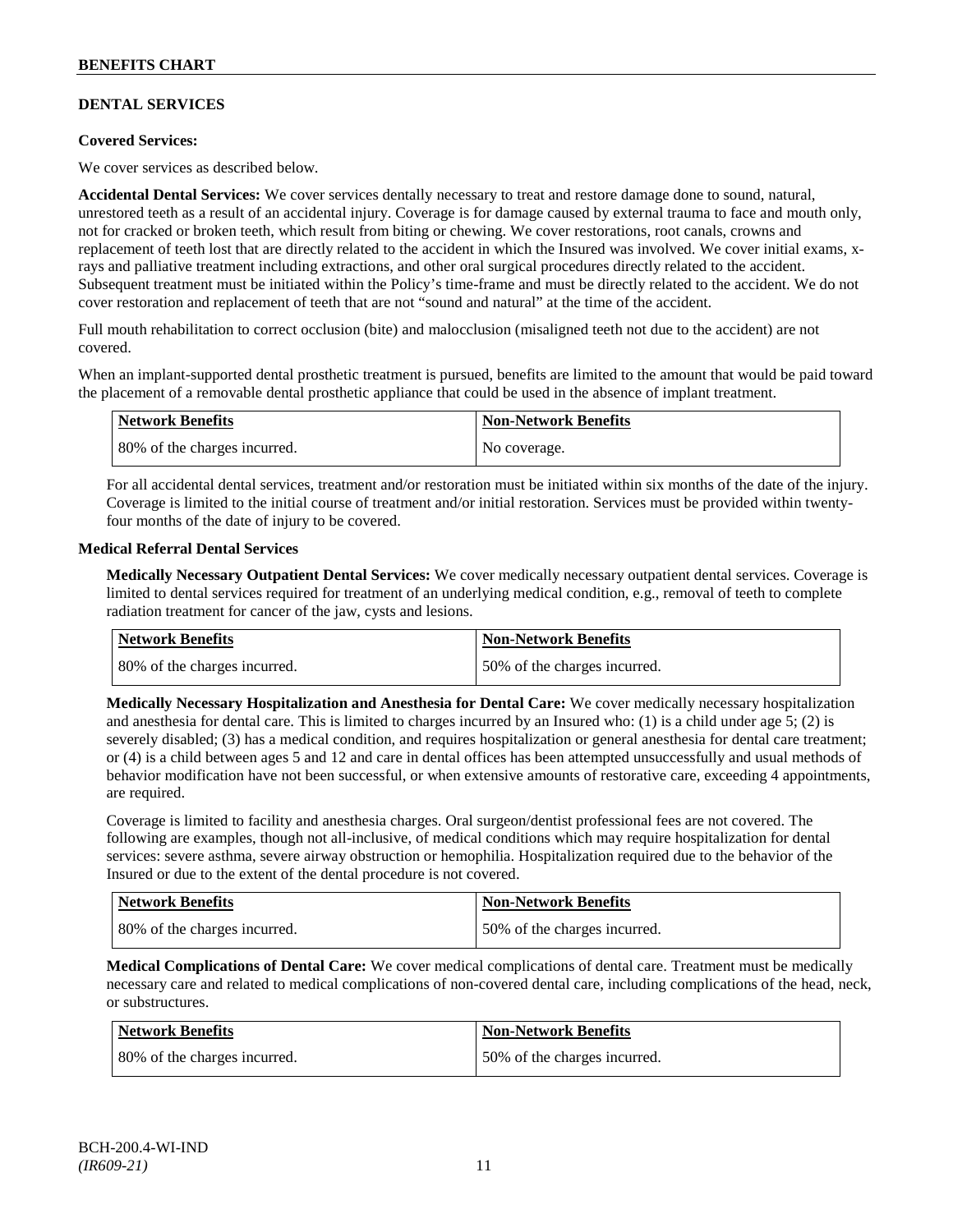**Oral Surgery:** We cover oral surgery. Coverage is limited to treatment of medical conditions requiring oral surgery, such as treatment of oral neoplasm, non-dental cysts, fracture of the jaw, trauma of the mouth and jaw, and any other oral surgery procedures provided as medically necessary dental services.

| Network Benefits             | <b>Non-Network Benefits</b>  |
|------------------------------|------------------------------|
| 80% of the charges incurred. | 50% of the charges incurred. |

**Treatment of Cleft Lip and Cleft Palate:** We cover treatment of cleft lip and cleft palate of a dependent child, including orthodontic treatment and oral surgery directly related to the cleft. Dental services which are not required for the treatment of cleft lip or cleft palate are not covered. If a dependent child covered under your Policy is also covered under a dental plan which includes orthodontic services, that dental plan shall be considered primary for the necessary orthodontic services. Oral appliances are subject to the same copayment, conditions and limitations as durable medical equipment.

| <b>Network Benefits</b>                                                                                                                                                                                  | <b>Non-Network Benefits</b>                                                                                                                                                                           |
|----------------------------------------------------------------------------------------------------------------------------------------------------------------------------------------------------------|-------------------------------------------------------------------------------------------------------------------------------------------------------------------------------------------------------|
| Coverage level is same as corresponding Network<br>Benefits, depending on type of service provided, such<br>as Office Visits for Illness or Injury, Inpatient or<br><b>Outpatient Hospital Services.</b> | Coverage level is same as corresponding Non-Network<br>Benefits, depending on type of service provided, such<br>as Office Visits for Illness or Injury, Inpatient or<br>Outpatient Hospital Services. |
|                                                                                                                                                                                                          |                                                                                                                                                                                                       |

**Treatment of Temporomandibular Disorder (TMD) and Craniomandibular Disorder (CMD):** We cover diagnostic procedures, surgical treatment and non-surgical treatment (including intraoral splint therapy devices) for temporomandibular disorder (TMD) and craniomandibular disorder (CMD), which is medically necessary care. Dental services which are not required to directly treat TMD or CMD are not covered.

| <b>Network Benefits</b>      | <b>Non-Network Benefits</b>  |
|------------------------------|------------------------------|
| 80% of the charges incurred. | 50% of the charges incurred. |

### **Not Covered:**

- Dental treatment, procedures or services not listed in this Benefits Chart.
- Accident-related dental services if treatment is: (1) provided to teeth which are not sound and natural; (2) to teeth which have been restored; (3) initiated beyond six months from the date of the injury; (4) received beyond the initial treatment or restoration; or (5) received beyond twenty-four months from the date of injury.
- Accident-related dental services by a Non-Network provider.
- Oral surgery to remove wisdom teeth.
- Orthognathic treatment or procedures and all related services.
- See "Services Not Covered" in your Policy.

# **DIAGNOSTIC IMAGING SERVICES**

### **Covered Services:**

We cover diagnostic imaging, when ordered by a provider and provided in a clinic or outpatient hospital facility.

For Network Benefits, non-emergent, scheduled outpatient Magnetic Resonance Imaging (MRI) and Computed Tomography (CT) must be provided at a designated facility. Your physician or facility will obtain or verify prior authorization for these services, as needed.

We cover services provided in a clinic or outpatient hospital facility. To see the benefit level for inpatient hospital or skilled nursing facility services, see benefits under Inpatient Hospital and Skilled Nursing Facility Services.

### **Outpatient Magnetic Resonance Imaging (MRI) and Computed Tomography (CT)**

| <b>Network Benefits</b>      | <b>Non-Network Benefits</b>  |
|------------------------------|------------------------------|
| 80% of the charges incurred. | 50% of the charges incurred. |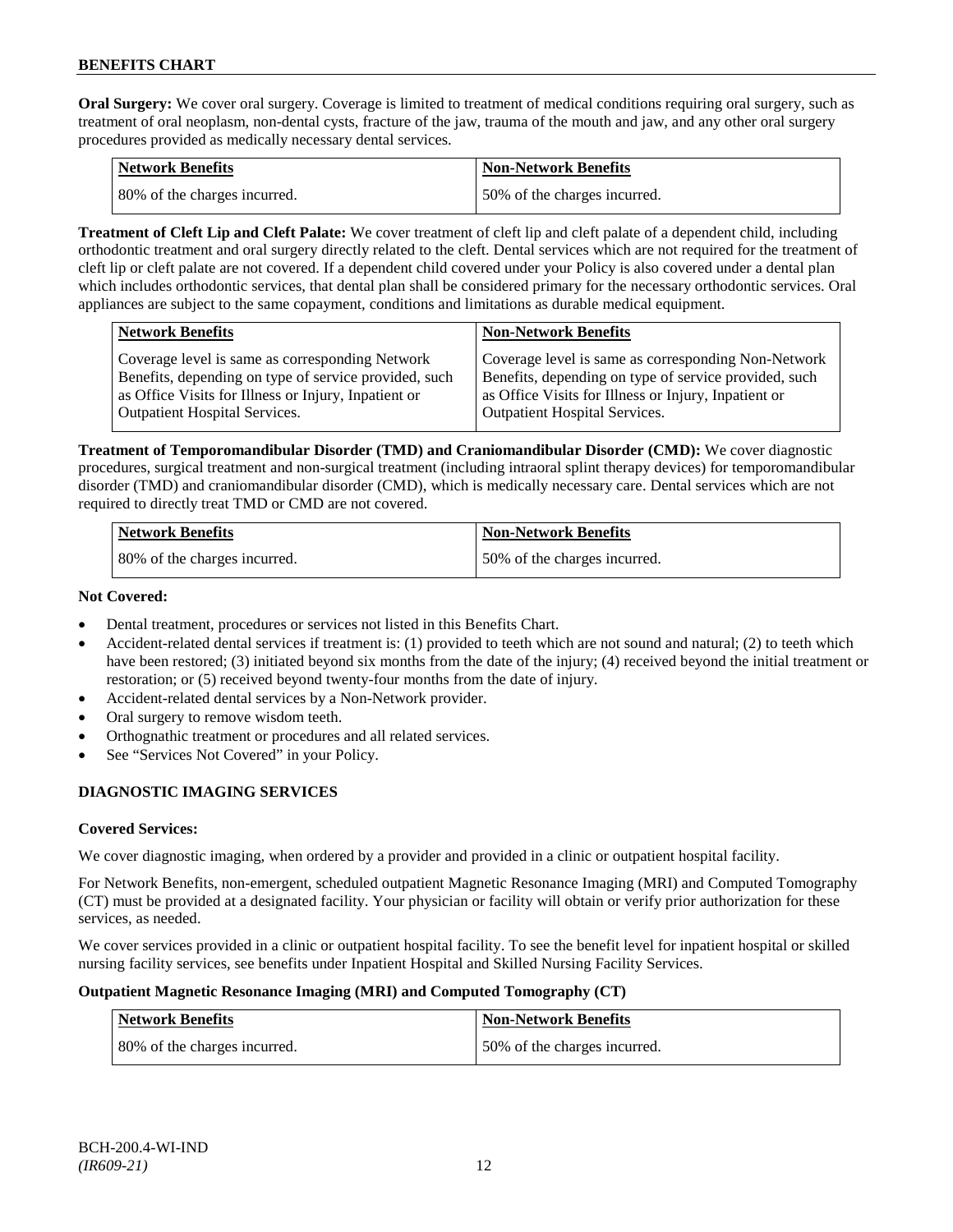#### **All Other Outpatient Diagnostic Imaging Services**

#### **Services for Illness or Injury**

| Network Benefits             | <b>Non-Network Benefits</b>  |
|------------------------------|------------------------------|
| 80% of the charges incurred. | 50% of the charges incurred. |

#### **Preventive Services (MRI/CT procedures are not considered preventive)**

Diagnostic imaging services associated with preventive services are covered at the benefit level shown in the "Preventive Services" section of this Benefits Chart.

### **Not Covered:**

See "Services Not Covered" in your Policy.

# **DURABLE MEDICAL EQUIPMENT, PROSTHETICS, ORTHOTICS AND SUPPLIES**

### **Covered Services:**

We cover equipment and services, as described below.

We cover durable medical equipment and services, prosthetics, orthotics, and supplies, subject to the limitations below, including certain disposable supplies, enteral feedings and the following diabetic supplies and equipment: glucose monitors, insulin pumps limited to the purchase of one pump per year, syringes, blood and urine test strips and other diabetic supplies as deemed medically appropriate and necessary, for Insureds with gestational, Type I or Type II diabetes.

We cover external hearing aids, cochlear implants, and related treatment prescribed by a physician or by a licensed audiologist for Insureds under 18 years of age who have hearing loss.

We also cover basic hearing aids for Insureds age 18 or older for the correction of a hearing impairment.

Osseointegrated or bone-anchored hearing aids are only covered for Insureds who have hearing loss that is not correctable by any other procedure.

Hearing aids are limited to one basic, standard hearing aid for each ear every three years.

A basic hearing aid is defined as a hearing device that consists of a microphone, amplifier, volume control, battery and receiver. It does not include upgrades above and beyond the functionality of a basic hearing aid, including, but not limited to, hearing improvements for group settings, background noise, Bluetooth/remote control functionality, or extended warranties. Charges for upgrades above the cost of a basic, standard hearing aid are not covered.

| Network Benefits             | <b>Non-Network Benefits</b>  |
|------------------------------|------------------------------|
| 80% of the charges incurred. | 50% of the charges incurred. |

#### **Special Dietary Treatment for Phenylketonuria (PKU) if it meets our medical coverage criteria**

| <b>Network Benefits</b>      | <b>Non-Network Benefits</b>  |
|------------------------------|------------------------------|
| 80% of the charges incurred. | 50% of the charges incurred. |

#### **Oral Amino Acid Based Elemental Formula if it meets our medical coverage criteria**

| Network Benefits             | <b>Non-Network Benefits</b>  |
|------------------------------|------------------------------|
| 80% of the charges incurred. | 50% of the charges incurred. |

### **Limitations:**

Coverage of durable medical equipment is limited by the following.

- No more than a 90-day supply of diabetic supplies are covered and dispensed at a time.
- Payment will not exceed the cost of an alternate piece of equipment or service that is effective and medically necessary.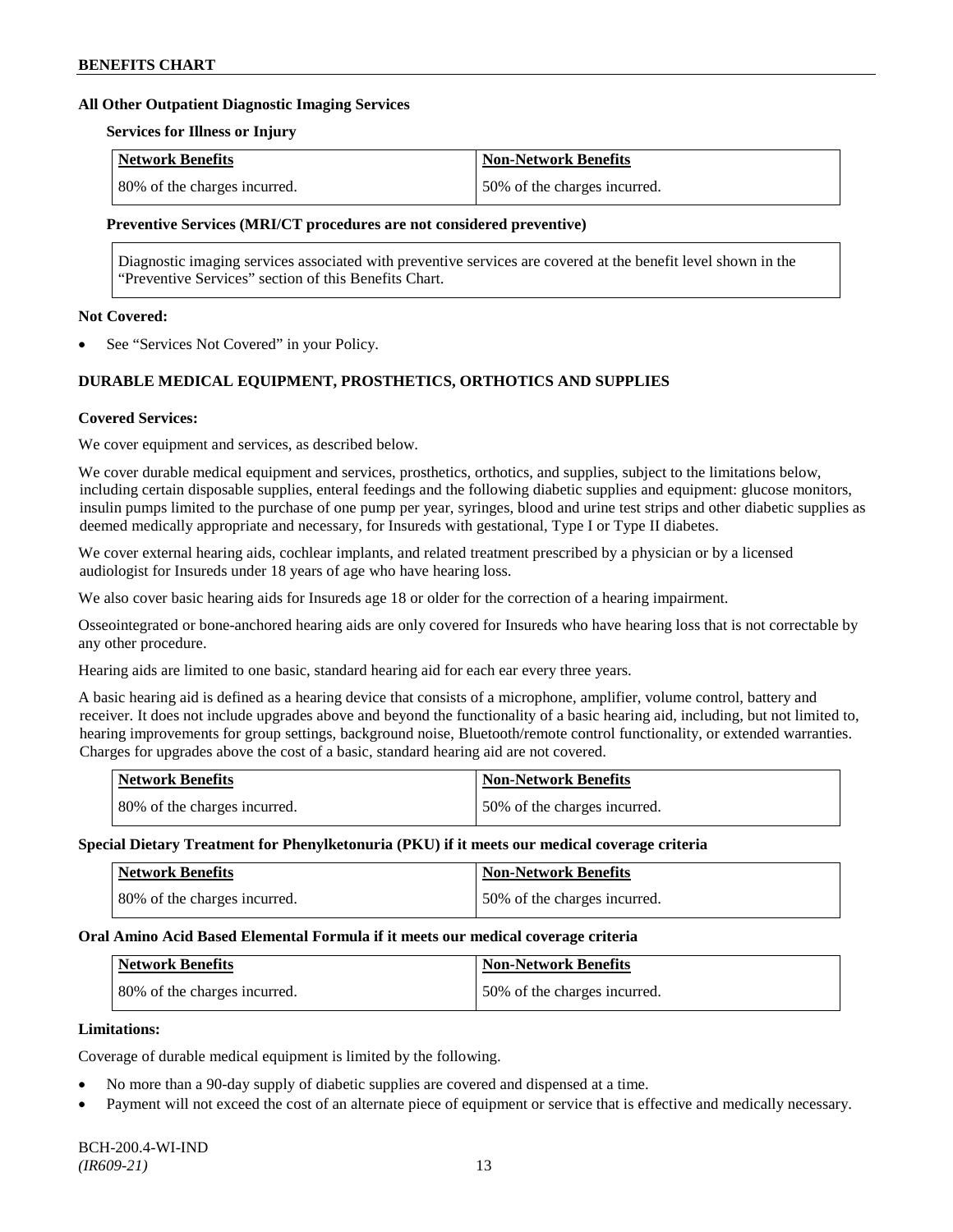# **BENEFITS CHART**

- For prosthetic benefits, other than oral appliances for cleft lip and cleft palate, payment will not exceed the cost of an alternate piece of equipment or service that is effective, medically necessary and enables Insureds to conduct standard activities of daily living.
- We reserve the right to determine if an item will be approved for rental vs. purchase.
- We require that certain diabetic supplies and equipment be purchased at a pharmacy.
- Diabetic supplies and equipment are limited to certain models and brands.
- Durable medical equipment and supplies must be obtained from or repaired by approved vendors.
- Covered services and supplies are based on established medical policies which are subject to periodic review and modification by the medical directors. Our medical policy for diabetic supplies includes information on our required models and brands. These medical policies (medical coverage criteria) are available by calling Member Services, or logging on to your "*my*HealthPartners" account at [healthpartners.com.](http://www.healthpartners.com/)

# **Not Covered:**

Items which are not eligible for coverage include, but are not limited to:

- Replacement or repair of any covered items, if the items are (i) damaged or destroyed by misuse, abuse or carelessness, (ii) lost; or (iii) stolen.
- Duplicate or similar items.
- Labor and related charges for repair of any covered items which are more than the cost of replacement by an approved vendor.
- Sales tax, mailing, delivery charges, service call charges.
- Items which are primarily educational in nature or for hygiene, vocation, comfort, convenience or recreation.
- Communication aids or devices: equipment to create, replace or augment communication abilities including, but not limited to, speech processors, receivers, communication boards, or computer or electronic assisted communication.
- Implantable and osseointegrated or bone-anchored hearing aids and their fitting, except as specifically described in this Benefits Chart. This exclusion does not apply to cochlear implants.
- Eyeglasses, contact lenses and their fitting, measurement and adjustment, except as specifically described in this Benefits Chart.
- Hair prostheses (wigs).
- Household equipment which primarily has customary uses other than medical, such as, but not limited to, exercise cycles, air purifiers, central or unit air conditioners, water purifiers, non-allergenic pillows, mattresses or waterbeds.
- Household fixtures including, but not limited to, escalators or elevators, ramps, swimming pools and saunas.
- Modifications to the structure of the home including, but not limited to, wiring, plumbing or charges for installation of equipment.
- Vehicle, car or van modifications including, but not limited to, hand brakes, hydraulic lifts and car carrier.
- Rental equipment while owned equipment is being repaired by non-contracted vendors, beyond one month rental of medically necessary equipment.
- Other equipment and supplies, including, but not limited to assistive devices, that we determine are not eligible for coverage.
- See "Services Not Covered" in your Policy.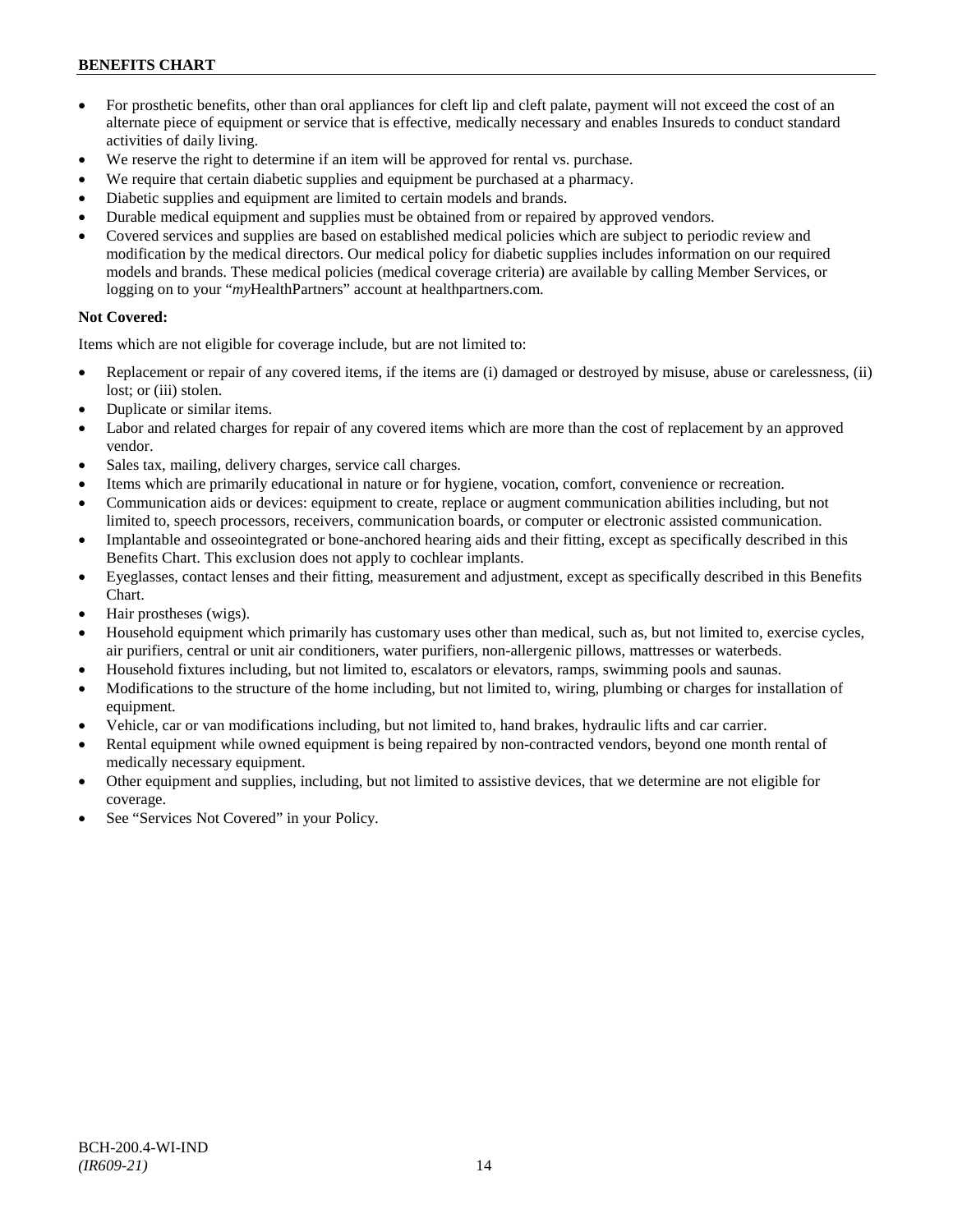# **BENEFITS CHART**

### **EMERGENCY AND URGENTLY NEEDED CARE SERVICES**

### **Covered Services:**

We cover services for emergency care and urgently needed care if the services are otherwise eligible for coverage under your Policy.

**Urgently Needed Care.** These are services to treat an unforeseen illness or injury that:

- are required in order to prevent a serious deterioration in your health, and
- cannot be delayed until the next available clinic or office hours.

| <b>Network Benefits</b>                                                                                                                | <b>Non-Network Benefits</b> |
|----------------------------------------------------------------------------------------------------------------------------------------|-----------------------------|
| 100% of the charges incurred, subject to a copayment of 150% of the charges incurred.<br>\$60 per visit.<br>Deductible does not apply. |                             |

**Emergency Care.** These are services to treat:

- the sudden, unexpected onset of illness or injury which, if left untreated or unattended until the next available clinic or office hours, would result in hospitalization, or
- a condition requiring professional health services immediately necessary to preserve life or stabilize health.

When reviewing claims for coverage of emergency services, our medical director will take into consideration a reasonable layperson's belief that the circumstances required immediate medical care that could not wait until the next working day or next available clinic appointment.

### **Emergency Care in a Hospital Emergency Room, including Professional Services of a Physician**

| <b>Network Benefits</b>      | <b>Non-Network Benefits</b> |
|------------------------------|-----------------------------|
| 80% of the charges incurred. | See Network Benefits.       |

#### **Inpatient Emergency Care in a Hospital**

| <b>Network Benefits</b>      | <b>Non-Network Benefits</b> |
|------------------------------|-----------------------------|
| 80% of the charges incurred. | l See Network Benefits.     |

### **Not Covered:**

See "Services Not Covered" in your Policy.

### **GENE THERAPY**

### **Covered Services:**

We cover gene therapy treatment that meets our current medical coverage criteria.

| <b>Network Benefits</b>                                                                                                                                                                                 | <b>Non-Network Benefits</b> |
|---------------------------------------------------------------------------------------------------------------------------------------------------------------------------------------------------------|-----------------------------|
| Coverage level is same as corresponding Network<br>Benefit, depending on type of service provided, such as<br>Office Visits for Illness or Injury, Inpatient or<br><b>Outpatient Hospital Services.</b> | No coverage.                |

### **Limitations:**

- Gene therapy must be provided by a designated provider.
- Specific types of gene therapy are limited to therapies and conditions specified in our medical coverage criteria.

### **Not Covered:**

See "Services Not Covered" in your Policy.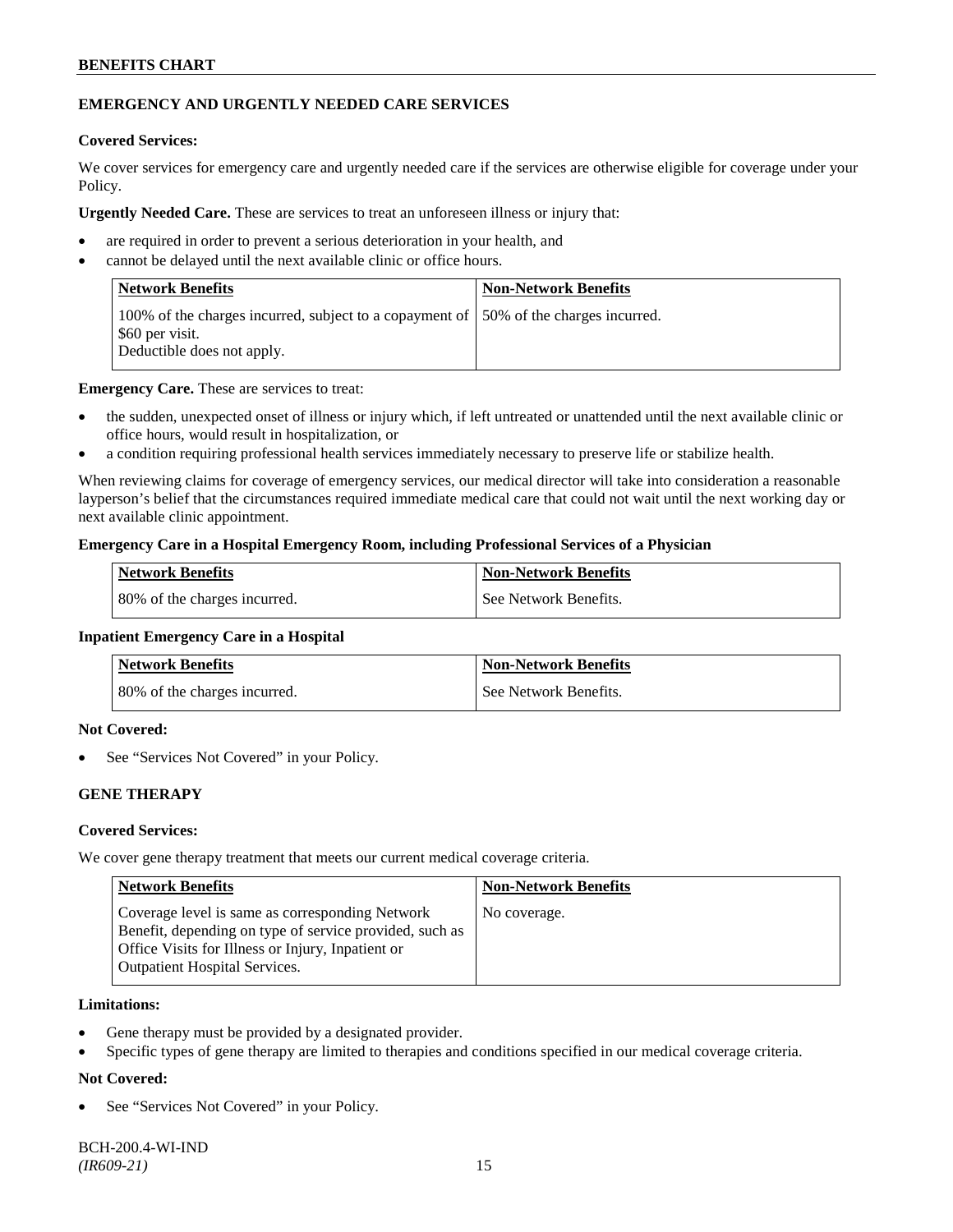# **HEALTH EDUCATION**

### **Covered Services:**

We cover education for preventive services and education for the management of chronic health problems (such as diabetes).

| Network Benefits                                            | <b>Non-Network Benefits</b>  |
|-------------------------------------------------------------|------------------------------|
| 100% of the charges incurred.<br>Deductible does not apply. | 50% of the charges incurred. |

### **Not Covered:**

See "Services Not Covered" in your Policy.

### **HOME-BASED HEALTH ASSESSMENT PROGRAM**

### **Covered Services:**

If you meet our criteria for coverage, you may qualify for our home-based comprehensive health risk assessment program. The program covers a health assessment with a designated nurse practitioner.

| <b>Network Benefits</b>                                     | <b>Non-Network Benefits</b> |
|-------------------------------------------------------------|-----------------------------|
| 100% of the charges incurred.<br>Deductible does not apply. | No coverage.                |

### **Not Covered:**

See "Services Not Covered" in your Policy.

### **HOME HEALTH SERVICES**

### **Covered Services:**

We cover skilled nursing services, physical therapy, occupational therapy, speech therapy, respiratory therapy and other therapeutic services, non-routine prenatal and routine postnatal well child visits (as described in our medical coverage criteria), phototherapy services for newborns, home health aide services and other eligible home health services when provided in your home, if you are homebound (i.e., unable to leave home without considerable effort due to a medical condition). Lack of transportation does not constitute homebound status. For phototherapy services for newborns and high risk prenatal services, supplies and equipment are included.

We cover total parenteral nutrition/intravenous ("TPN/IV") therapy, equipment, supplies and drugs in connection with IV therapy. IV line care kits are covered under Durable Medical Equipment.

We cover palliative care benefits. Palliative care includes symptom management, education and establishing goals of care. We waive the requirement that you be homebound for a limited number of home visits for palliative care (as shown in this Benefits Chart), if you have a life-threatening, non-curable condition which has a prognosis of survival of two years or less. Additional palliative care visits are eligible under the home health services benefit if you are homebound and meet all other requirements defined in this section.

You do not need to be homebound to receive total parenteral nutrition/intravenous ("TPN/IV") therapy.

Home health services are eligible and covered only when:

- medically necessary; and
- provided as rehabilitative care, terminal care or maternity care; and
- ordered by a physician, and included in the written home care plan.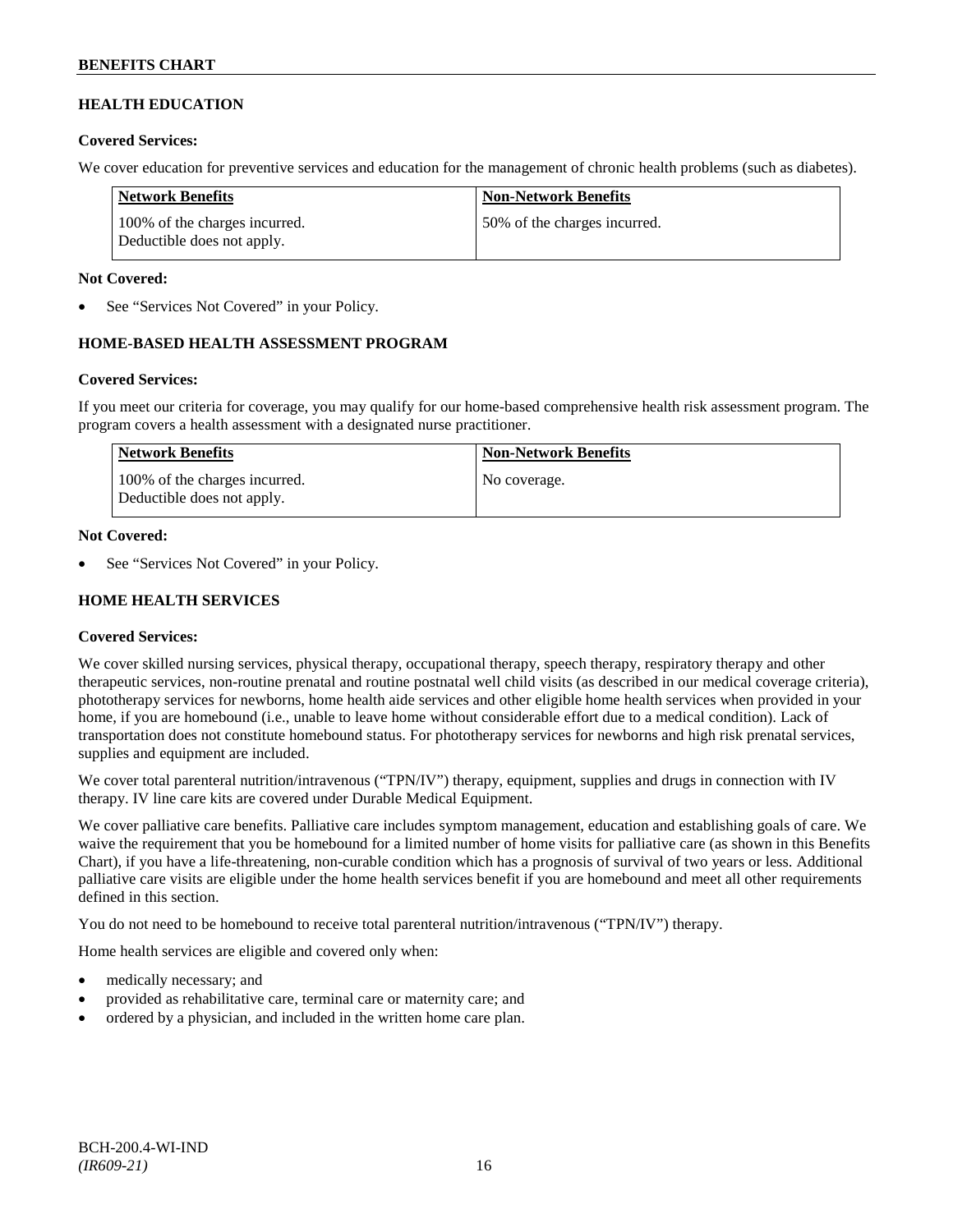**Physical therapy, occupational therapy, speech therapy, respiratory therapy, home health aide services and palliative Care**

### **Primary Care Providers**

| <b>Network Benefits</b>                                                                                     | <b>Non-Network Benefits</b> |
|-------------------------------------------------------------------------------------------------------------|-----------------------------|
| 100% of the charges incurred, subject to your<br>copayment of \$25 per visit.<br>Deductible does not apply. | No coverage.                |

### **Specialty Care Providers**

| <b>Network Benefits</b>                                                                                     | <b>Non-Network Benefits</b> |
|-------------------------------------------------------------------------------------------------------------|-----------------------------|
| 100% of the charges incurred, subject to your<br>copayment of \$60 per visit.<br>Deductible does not apply. | No coverage.                |

If more than one home health visit occurs in a day, a separate copayment applies to each. For example, if an occupational therapist and a physical therapist visit a member in the same day, a separate copayment will be charged for each visit.

### **TPN/IV Therapy, Skilled Nursing Services, Non-Routine Prenatal/Postnatal Services and Phototherapy**

| Network Benefits                                            | Non-Network Benefits |
|-------------------------------------------------------------|----------------------|
| 100% of the charges incurred.<br>Deductible does not apply. | No coverage.         |

Each 24-hour visit (or shifts up to 24-hour visits) equals one visit and counts toward the Maximum visits for all other services shown below. Any visit that lasts less than 24 hours regardless of the length of the visit, will count as one visit toward the Maximum visits for all other services shown below. All visits must be medically necessary and benefit eligible.

#### **Routine Prenatal/Postnatal Services and Child Health Supervision Services**

| <b>Network Benefits</b>                                     | <b>Non-Network Benefits</b>  |
|-------------------------------------------------------------|------------------------------|
| 100% of the charges incurred.<br>Deductible does not apply. | 50% of the charges incurred. |

### **Maximum Visits for Palliative Care:**

| Network Benefits                                                                                                                               | <b>Non-Network Benefits</b> |
|------------------------------------------------------------------------------------------------------------------------------------------------|-----------------------------|
| If you are eligible to receive palliative care in the home<br>and you are not homebound, there is a maximum of 12<br>visits per calendar year. | No coverage.                |

#### **Maximum Visits for All Services Other Than Palliative Care:**

| Network Benefits             | <b>Non-Network Benefits</b> |
|------------------------------|-----------------------------|
| 60 visits per calendar year. | No coverage.                |

The routine postnatal well child visits do not count toward the visit limit.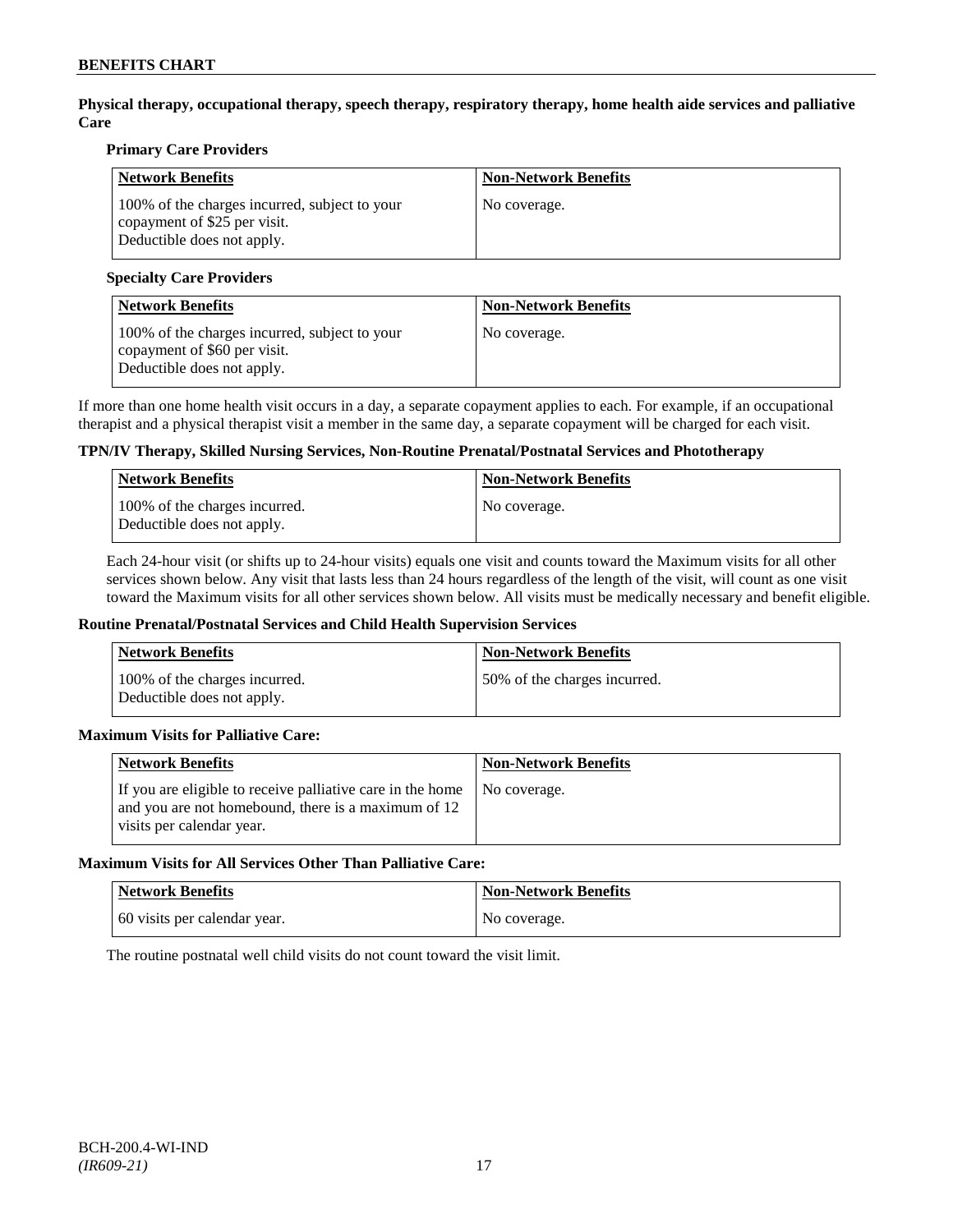### **Limitations:**

- Home health services are not provided as a substitute for a primary caregiver in the home or as relief (respite) for a primary caregiver in the home. We will not reimburse family members or residents in your home for the above services.
- A service shall not be considered a skilled nursing service merely because it is performed by, or under the direct supervision of, a licensed nurse. Where a service (such as tracheotomy suctioning or ventilator monitoring) or like services, can be safely and effectively performed by a non-medical person (or self-administered), without the direct supervision of, a licensed nurse, the service shall not be regarded as a skilled nursing service, whether or not a skilled nurse actually provides the service. The unavailability of a competent person to provide a non-skilled service shall not make it a skilled service when a skilled nurse provides it. Only the skilled nursing component of so-called "blended" services (i.e. services which include skilled and non-skilled components) are covered under this Benefits Chart.

### **Not Covered:**

- Home Health Services by a Non-Network provider.
- Financial or legal counseling services.
- Housekeeping or meal services in your home.
- Private duty nursing services.
- Services provided by a family member or enrollee, or a resident in the enrollee's home.
- Vocational rehabilitation and recreational or educational therapy. Recreation therapy is therapy provided solely for the purpose of recreation, including, but not limited to: (a) requests for physical therapy or occupational therapy to improve athletic ability, and (b) braces or guards to prevent sports injuries.
- See "Services Not Covered" in your Policy.

# **HOME HOSPICE SERVICES**

### **Applicable Definitions:**

**Part-time.** This is up to two hours of service per day, more than two hours is considered continuous care.

**Continuous Care.** This is from two to twelve hours of service per day provided by a registered nurse, licensed practical nurse, or home health aide, during a period of crisis in order to maintain a terminally ill patient at home.

**Appropriate Facility.** This is a nursing home, hospice residence, or other inpatient facility.

**Custodial Care Related to Hospice Services.** This means providing assistance in the activities of daily living and the care needed by a terminally ill patient which can be provided by primary caregiver (i.e., family member or friend) who is responsible for the patient's home care.

### **Covered Services:**

**Home Hospice Program:** We cover the services described below if you are terminally ill and accepted as a home hospice program participant. You must meet the eligibility requirements of the program, and elect to receive services through the home hospice program. The services will be provided in your home, with inpatient care available when medically necessary as described below. If you elect to receive hospice services, you do so in lieu of curative treatment for your terminal illness for the period you are enrolled in the home hospice program.

**Eligibility:** In order to be eligible to be enrolled in the home hospice program, you must: (1) be a terminally ill patient (prognosis of six months or less); (2) have chosen a palliative treatment focus (i.e., emphasizing comfort and supportive services rather than treatment attempting to cure the disease or condition); and (3) continue to meet the terminally ill prognosis as reviewed by our medical director or his or her designee over the course of care. You may withdraw from the home hospice program at any time.

**Eligible Services:** Hospice services include the following services provided in accordance with an approved hospice treatment plan:

- Home Health Services:
	- o Part-time care provided in your home by an interdisciplinary hospice team (which may include a physician, nurse, social worker, and spiritual counselor) and medically necessary home health services are covered.
	- o One or more periods of continuous care in your home or in a setting which provides day care for pain or symptom management, when medically necessary, will be covered.
- Inpatient Services: We cover medically necessary inpatient services.

BCH-200.4-WI-IND *(IR609-21)* 18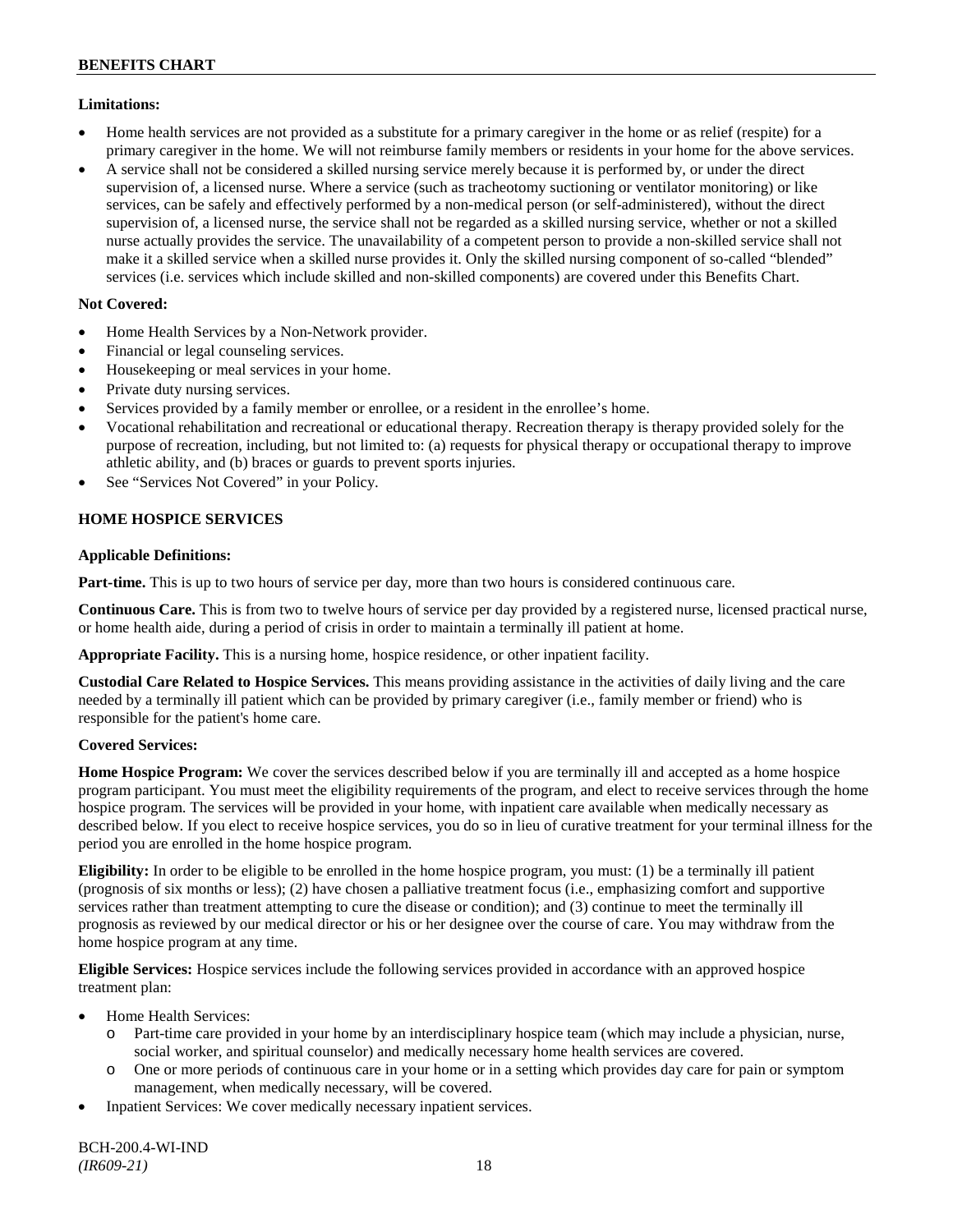# **BENEFITS CHART**

- Other Services:
	- o Respite care is covered for care in your home or in an appropriate facility, to give your primary caregivers (i.e., family members or friends) rest and/or relief when necessary in order to maintain a terminally ill patient at home*.*
	- o Medically necessary medications for pain and symptom management.
	- o Semi-electric hospital beds and other durable medical equipment are covered.
	- o Emergency and non-emergency care is covered.

| Network Benefits             | <b>Non-Network Benefits</b> |
|------------------------------|-----------------------------|
| 80% of the charges incurred. | No coverage.                |

Respite care is limited to 5 days per episode, and respite care and continuous care combined are limited to 30 days.

### **Not Covered:**

- Home Hospice Services by a Non-Network provider.
- Financial or legal counseling services.
- Housekeeping or meal services in your home.
- Custodial or maintenance care related to hospice services, whether provided in the home or in a nursing home.
- Any service not specifically described as covered services under this home hospice services benefits.
- Any services provided by members of your family or residents in your home.
- See "Services Not Covered" in your Policy.

# **HOSPITAL AND SKILLED NURSING FACILITY SERVICES**

### **Covered Services:**

We cover services as described below.

# **Medical or Surgical Hospital Services**

**Inpatient Hospital Services:** We cover the following medical or surgical services, for the treatment of acute illness or injury, which require the level of care only provided in an acute care facility. These services must be authorized by a physician.

Inpatient hospital services include: room and board; the use of operating or maternity delivery rooms; intensive care facilities; newborn nursery facilities; general nursing care, anesthesia, laboratory and diagnostic imaging services, radiation therapy, physical therapy, prescription drugs or other medications administered during treatment, blood and blood products (unless replaced), and blood derivatives, and other diagnostic or treatment related hospital services; physician and other professional medical and surgical services provided while in the hospital, including gender reassignment surgery that meets medical coverage criteria.

We cover, following a vaginal delivery, a minimum of 48 hours of inpatient care for the mother and newborn child. We cover, following a caesarean section delivery, a minimum of 96 hours of inpatient care for the mother and newborn child.

Health insurance issuers generally may not, under Federal law, restrict benefits for any hospital length of stay in connection with childbirth for the mother of newborn child to less than 48 hours following a vaginal delivery, or less than 96 hours following a caesarean section. However, Federal law generally does not prohibit the mother's or newborn's attending provider, after consulting with the mother, from discharging the mother or her newborn earlier than 48 hours (or 96 hours as applicable). In any case plans and issuers may not, under Federal law, require that a provider obtain authorization from the plan or the insurance issuer for prescribing a length of stay not in excess of 48 hours (or 96 hours).

| Network Benefits             | <b>Non-Network Benefits</b>  |
|------------------------------|------------------------------|
| 80% of the charges incurred. | 50% of the charges incurred. |

Each Insured's admission or confinement, including that of a newborn child, is separate and distinct from the admission or confinement of any other Insured.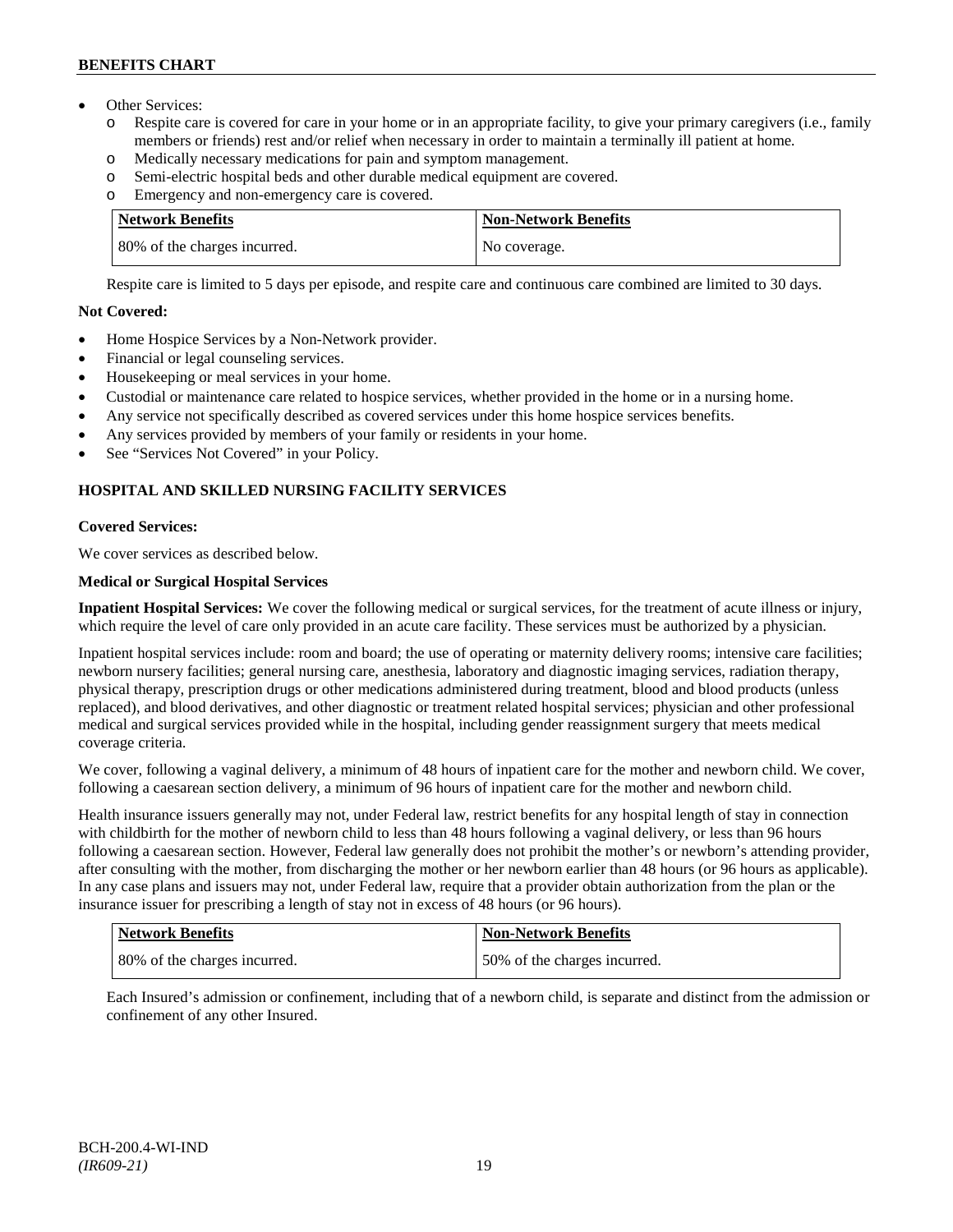**Outpatient Hospital, Ambulatory Care or Surgical Facility Services:** We cover the following medical and surgical services, for diagnosis or treatment of illness or injury on an outpatient basis. These services must be authorized by a physician.

Outpatient services include: use of operating rooms, maternity delivery rooms or other outpatient departments, rooms or facilities; and the following outpatient services: general nursing care, anesthesia, laboratory and diagnostic imaging services, radiation therapy, physical therapy, drugs administered during treatment, blood and blood products (unless replaced), and blood derivatives, and other diagnostic or treatment related outpatient services; physician and other professional medical and surgical services provided while an outpatient, including colonoscopies (starting at age 50, or under age 50 for people at high risk of colorectal cancer), and gender reassignment surgery that meets medical coverage criteria.

For Network Benefits, non-emergent, scheduled outpatient Magnetic Resonance Imaging (MRI) and Computed Tomography (CT) must be provided at a designated facility. Your physician or facility will obtain or verify prior authorization for these services, as needed.

To see the benefit level for diagnostic imaging services, laboratory services and physical therapy, see benefits under Diagnostic Imaging Services, Laboratory Services and Physical Therapy in this Benefits Chart.

| <b>Network Benefits</b>      | Non-Network Benefits         |
|------------------------------|------------------------------|
| 80% of the charges incurred. | 50% of the charges incurred. |

**Skilled Nursing Facility Care:** We cover room and board, daily skilled nursing and related ancillary services for post-acute treatment and rehabilitative care of illness or injury that meets medical coverage criteria.

| <b>Network Benefits</b>                      | <b>Non-Network Benefits</b>                  |
|----------------------------------------------|----------------------------------------------|
| 80% of the charges incurred.                 | 50% of the charges incurred.                 |
| Limited to a 30 day maximum per confinement. | Limited to a 30 day maximum per confinement. |

Each day of services provided under the Network Benefits and Non-Network Benefits, combined, applies toward the maximum shown above.

### **Not Covered:**

- Services for items for personal convenience, such as television rental, are not covered.
- See "Services Not Covered" in your Policy.

# **INFERTILITY SERVICES**

### **Covered Services:**

We cover the diagnosis of infertility. These services include diagnostic procedures and tests provided in connection with an infertility evaluation, office visits and consultations to diagnose infertility.

| Network Benefits                                                                                                                       | <b>Non-Network Benefits</b> |
|----------------------------------------------------------------------------------------------------------------------------------------|-----------------------------|
| 100% of the charges incurred, subject to a copayment of 150% of the charges incurred.<br>\$60 per visit.<br>Deductible does not apply. |                             |

Coverage is limited to office visits and consultations to diagnose infertility. Treatment is not covered.

### **Not Covered:**

- Treatment of infertility, including, but not limited to, office visits, laboratory, diagnostic imaging services, and drugs for the treatment of infertility; assisted reproduction, including, but not limited to gamete intrafallopian tube transfer (GIFT), zygote intrafallopian tube transfer (ZIFT), intracytoplasmic sperm injection (ICSI), and/or in-vitro fertilization (IVF), and all charges associated with such procedures; reversal of sterilization; artificial insemination; and sperm, ova or embryo acquisition, retrieval or storage; however, we do cover office visits and consultations to diagnose infertility.
- Services related to the establishment of surrogate pregnancy and fees for a surrogate.
- See "Services Not Covered" in your Policy.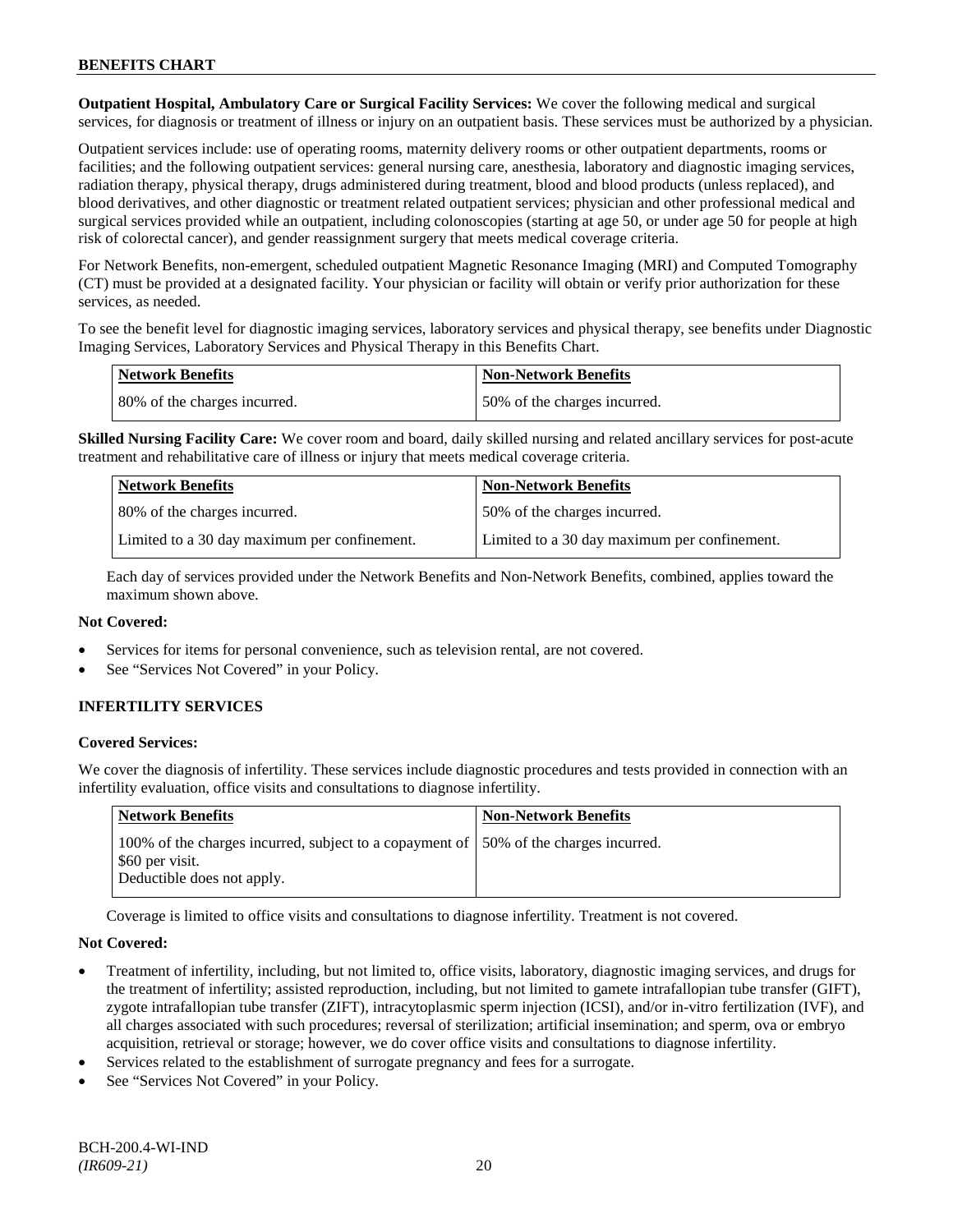# **LABORATORY SERVICES**

### **Covered Services:**

We cover laboratory tests when ordered by a provider and provided in a clinic or outpatient hospital facility. This includes blood tests to detect lead exposure in children between the ages of 6 months and 72 months.

To see the benefit level for inpatient hospital or skilled nursing facility services, see benefits under Inpatient Hospital and Skilled Nursing Facility Services in this Benefits Chart.

**Prostate-Specific Antigen (PSA) Test Coverage.** We cover prostate cancer screening for men 40 years of age or over who are symptomatic or in a high-risk category and for all men 50 years of age or older. Coverage includes prostate-specific antigen blood test and digital rectal examination.

| Network Benefits                                            | <b>Non-Network Benefits</b>  |
|-------------------------------------------------------------|------------------------------|
| 100% of the charges incurred.<br>Deductible does not apply. | 50% of the charges incurred. |

#### **All other laboratory services**

#### **Services for Illness or Injury**

| <b>Network Benefits</b>                                     | <b>Non-Network Benefits</b>  |
|-------------------------------------------------------------|------------------------------|
| 100% of the charges incurred.<br>Deductible does not apply. | 50% of the charges incurred. |

#### **Preventive Services**

Laboratory services associated with preventive services are covered at the benefit level shown in the "Preventive Services" section of this Benefits Chart.

#### **Not Covered:**

See "Services Not Covered" in your Policy.

### **MASTECTOMY RECONSTRUCTION BENEFIT**

### **Covered Services:**

We cover reconstruction of the breast on which the mastectomy has been performed; surgery and reconstruction of the other breast to produce symmetrical appearance, and prostheses and physical complications of all stages of mastectomy, including lymphedemas.

| <b>Network Benefits</b>                               | <b>Non-Network Benefits</b>                           |
|-------------------------------------------------------|-------------------------------------------------------|
| Coverage level is same as corresponding Network       | Coverage level is same as corresponding Non-Network   |
| Benefits, depending on type of service provided, such | Benefits, depending on type of service provided, such |
| as Office Visits for Illness or Injury, Inpatient or  | as Office Visits for Illness or Injury, Inpatient or  |
| <b>Outpatient Hospital Services.</b>                  | <b>Outpatient Hospital Services.</b>                  |

#### **Not Covered:**

See "Services Not Covered" in your Policy.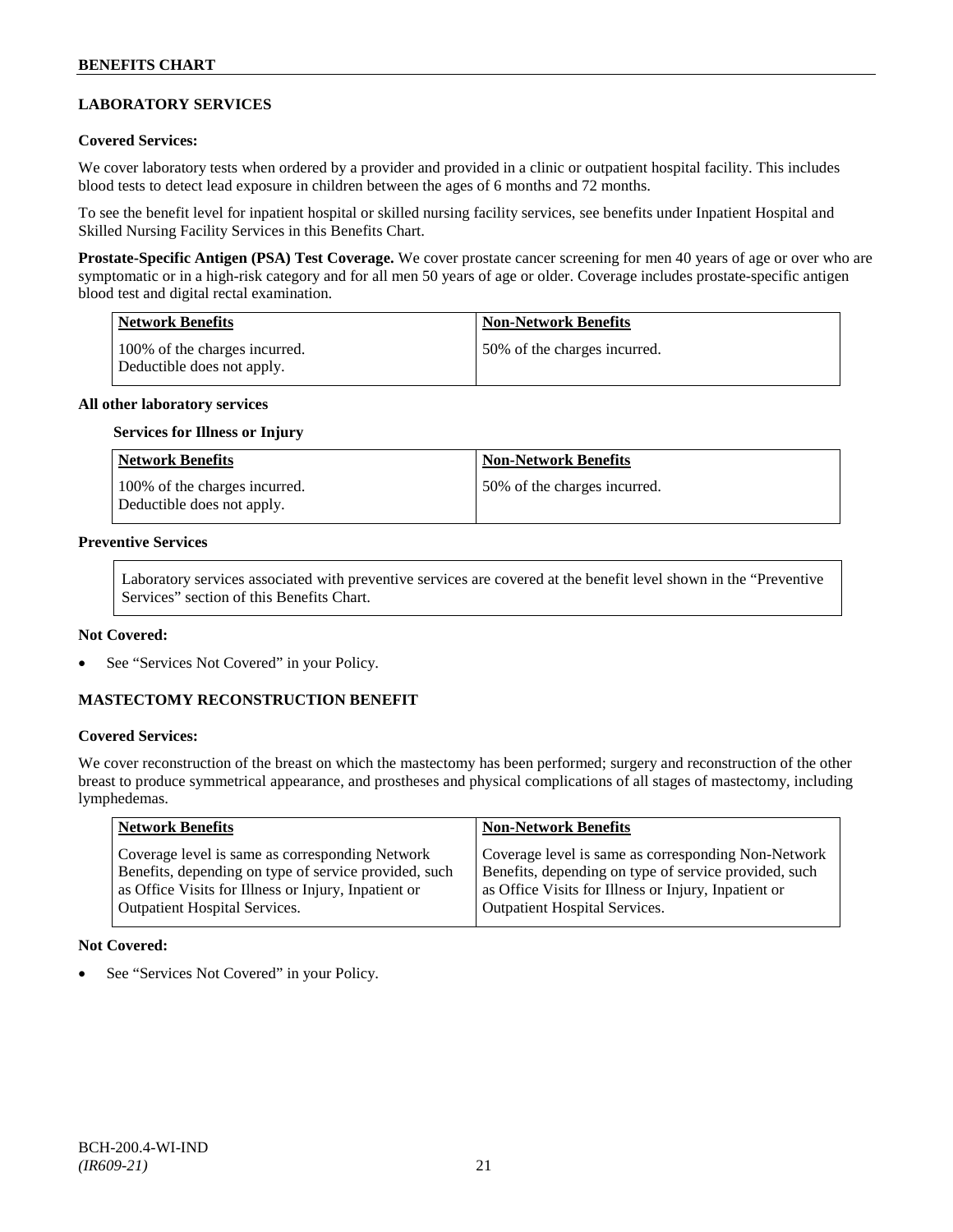# **MEDICATION THERAPY DISEASE MANAGEMENT PROGRAM**

### **Covered Services:**

If you meet our criteria for coverage, you may qualify for our Medication Therapy Disease Management Program.

The program covers consultations with a designated Network pharmacist.

Covered services are based on established medical policies, which are subject to periodic review and modification by the medical directors. These medical policies (medical coverage criteria) are available by calling Member Services, or logging on to your "*my*HealthPartners" account at [healthpartners.com.](http://www.healthpartners.com/)

| <b>Network Benefits</b>                                     | <b>Non-Network Benefits</b> |
|-------------------------------------------------------------|-----------------------------|
| 100% of the charges incurred.<br>Deductible does not apply. | No coverage.                |

### **Not Covered:**

See "Services Not Covered" in your Policy.

# **OFFICE VISITS FOR ILLNESS OR INJURY**

### **Covered Services:**

We cover the following when medically necessary: professional medical and surgical services and related supplies, including biofeedback, of physicians and other health care providers; blood and blood products (unless replaced) and blood derivatives.

We cover diagnosis and treatment of illness or injury to the eyes. Where contact or eye glass lenses are prescribed as medically necessary for the post-operative treatment of cataracts or for the treatment of aphakia, or keratoconus, we cover the initial evaluation, lenses and fitting. Insureds must pay for lens replacement beyond the initial pair.

### **Office visits**

### **Primary Care Providers**

| <b>Network Benefits</b>                                                                                     | <b>Non-Network Benefits</b>  |
|-------------------------------------------------------------------------------------------------------------|------------------------------|
| 100% of the charges incurred, subject to your<br>copayment of \$25 per visit.<br>Deductible does not apply. | 50% of the charges incurred. |

### **Specialty Care Providers**

| <b>Network Benefits</b>                                                                                     | <b>Non-Network Benefits</b>  |
|-------------------------------------------------------------------------------------------------------------|------------------------------|
| 100% of the charges incurred, subject to your<br>copayment of \$60 per visit.<br>Deductible does not apply. | 50% of the charges incurred. |

### **Convenience Clinics**

| <b>Network Benefits</b>                                                                                                                | <b>Non-Network Benefits</b> |
|----------------------------------------------------------------------------------------------------------------------------------------|-----------------------------|
| 100% of the charges incurred, subject to a copayment of 150% of the charges incurred.<br>\$10 per visit.<br>Deductible does not apply. |                             |

### **Scheduled Telephone Visits**

| Network Benefits                                                                                                                      | <b>Non-Network Benefits</b> |
|---------------------------------------------------------------------------------------------------------------------------------------|-----------------------------|
| 100% of the charges incurred, subject to a copayment of 50% of the charges incurred.<br>\$10 per visit.<br>Deductible does not apply. |                             |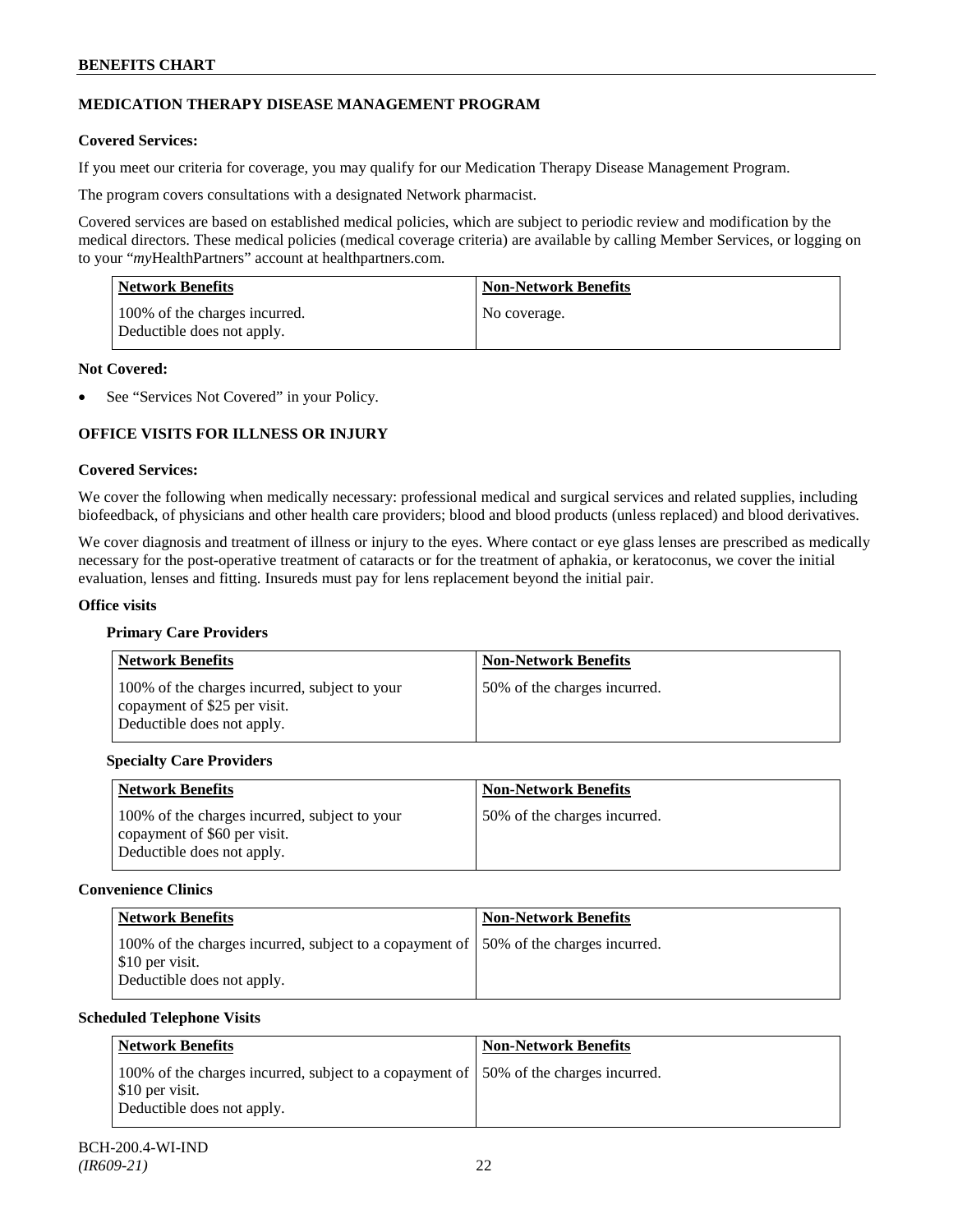### **E-visits**

### **Access to Online Care through virtuwell a[t virtuwell.com](http://www.virtuwell.com/)**

| <b>Network Benefits</b>                                     | <b>Non-Network Benefits</b> |
|-------------------------------------------------------------|-----------------------------|
| 100% of the charges incurred.<br>Deductible does not apply. | No coverage.                |

### **All Other E-visits**

| Network Benefits                                                                                                                       | <b>Non-Network Benefits</b> |
|----------------------------------------------------------------------------------------------------------------------------------------|-----------------------------|
| 100% of the charges incurred, subject to a copayment of 150% of the charges incurred.<br>\$10 per visit.<br>Deductible does not apply. |                             |

### **Injections Administered in a Physician's Office, other than immunizations**

### **Allergy Injections**

| <b>Network Benefits</b>                                                                                                                              | <b>Non-Network Benefits</b> |
|------------------------------------------------------------------------------------------------------------------------------------------------------|-----------------------------|
| 100% of the charges incurred, subject to a copayment of 150% of the charges incurred.<br>Select 2 per date of service.<br>Deductible does not apply. |                             |

### **All Other Injections**

| Network Benefits                                                                                                                                | <b>Non-Network Benefits</b> |
|-------------------------------------------------------------------------------------------------------------------------------------------------|-----------------------------|
| 100% of the charges incurred, subject to a copayment of 150% of the charges incurred.<br>\$2 per date of service.<br>Deductible does not apply. |                             |

### **Not Covered:**

- Court ordered treatment, except as described in this Benefits Chart. Any resulting court ordered treatment for mental health services will be subject to the Policy's requirement for medical necessity.
- See "Services Not Covered" in your Policy.

### **PEDIATRIC EYEWEAR**

### **Covered Services:**

We cover pediatric eyewear for children, subject to our medical coverage criteria. Coverage under this provision will continue until the end of the month in which the child turns age 19. We also cover low vision services. These medical policies (medical coverage criteria) are available by calling Member Services, or logging on to your "*my*HealthPartners" account at [healthpartners.com.](http://www.healthpartners.com/)

| <b>Network Benefits</b>      | Non-Network Benefits |
|------------------------------|----------------------|
| 80% of the charges incurred. | No coverage.         |

Limited to one pair of eyeglasses (lenses and frames), or one pair of contact lenses per calendar year.

### **Not Covered:**

- Replacement of eyeglasses or contact lenses due to loss or theft.
- Contact lenses for cosmetic purposes.
- See "Services Not Covered" in your Policy.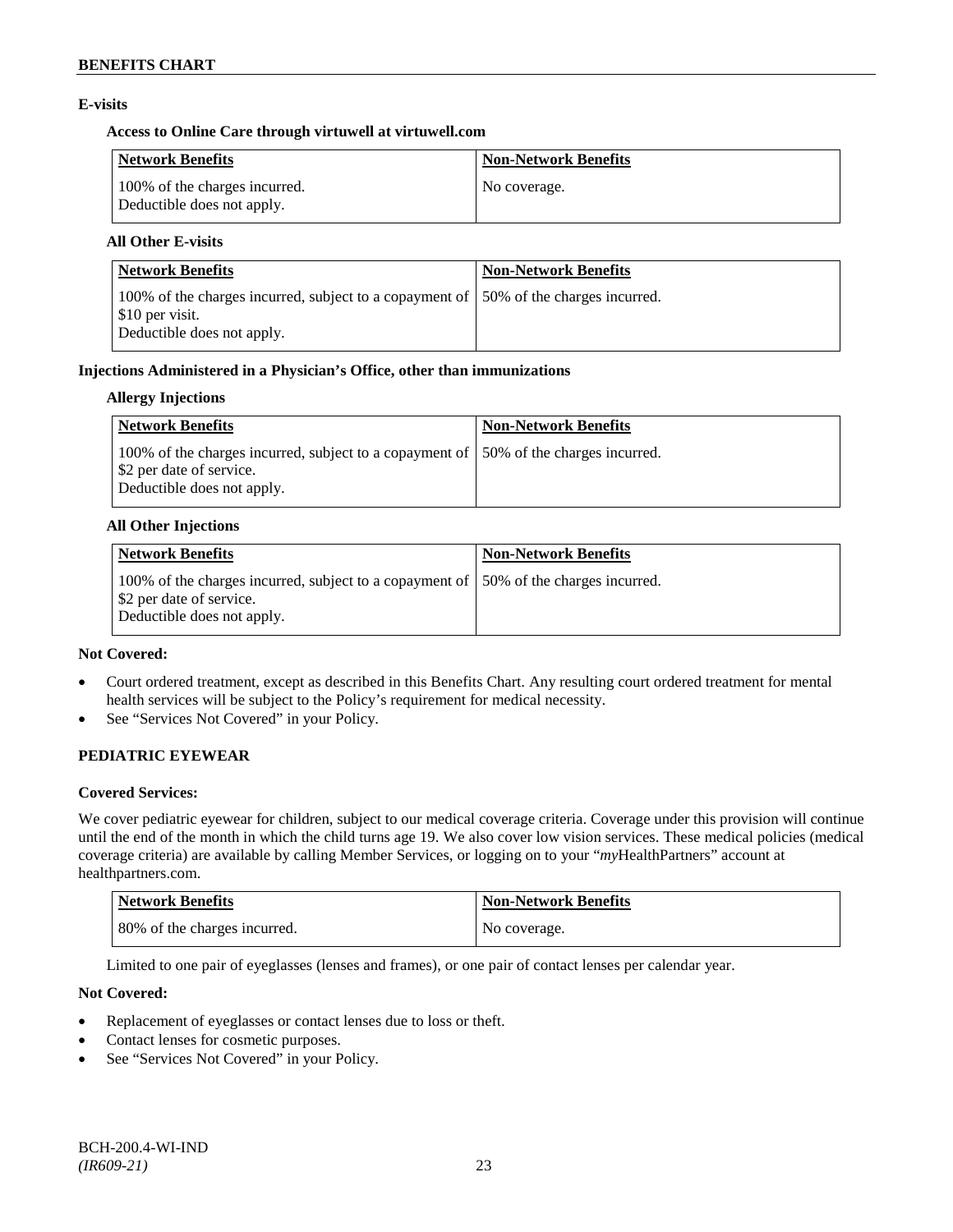# **PHYSICAL THERAPY, OCCUPATIONAL THERAPY, SPEECH THERAPY AND OTHER SPECIFIED THERAPIES**

### **Covered Services:**

We cover the following physical therapy, occupational therapy and speech therapy services:

- Medically necessary rehabilitative care to correct the effects of illness or injury.
- Habilitative services rendered for congenital, developmental or medical conditions which have significantly limited the successful initiation of normal speech and normal motor development.

Massage therapy which is performed in conjunction with other treatment/modalities by a physical or occupational therapist, is part of a prescribed treatment plan and is not billed separately is covered.

We cover services provided in a clinic. We also cover physical therapy provided in an outpatient hospital facility. To see the benefit level for inpatient hospital or skilled nursing facility services, see benefits under "Inpatient Hospital and Skilled Nursing Facility Services".

### **Rehabilitative Care**

#### **Primary Care Providers**

| <b>Network Benefits</b>                                                                                                                                                                                      | <b>Non-Network Benefits</b>                                                                                                   |
|--------------------------------------------------------------------------------------------------------------------------------------------------------------------------------------------------------------|-------------------------------------------------------------------------------------------------------------------------------|
| 100% of the charges incurred, subject to your<br>copayment of \$25 per visit.<br>Deductible does not apply.<br>Physical, Occupational and Speech Therapy are limited<br>to 20 visits each per calendar year. | 50% of the charges incurred.<br>Physical, Occupational and Speech Therapy are limited<br>to 20 visits each per calendar year. |

### **Specialty Care Providers**

| <b>Network Benefits</b>                                                                                                                                                                                      | <b>Non-Network Benefits</b>                                                                                                   |
|--------------------------------------------------------------------------------------------------------------------------------------------------------------------------------------------------------------|-------------------------------------------------------------------------------------------------------------------------------|
| 100% of the charges incurred, subject to your<br>copayment of \$60 per visit.<br>Deductible does not apply.<br>Physical, Occupational and Speech Therapy are limited<br>to 20 visits each per calendar year. | 50% of the charges incurred.<br>Physical, Occupational and Speech Therapy are limited<br>to 20 visits each per calendar year. |

In addition to the services provided above, we cover a minimum of:

20 visits per calendar year for pulmonary rehabilitation therapy,

36 visits per calendar year for cardiac rehabilitation therapy,

30 visits per calendar year for post-cochlear implant aural therapy,

20 visits per calendar year for cognitive rehabilitation therapy.

Visit limits by a Primary Care Provider and/or Specialty Care Providers are combined. The maximum number of visits are combined for Network Benefits and Non-Network Benefits.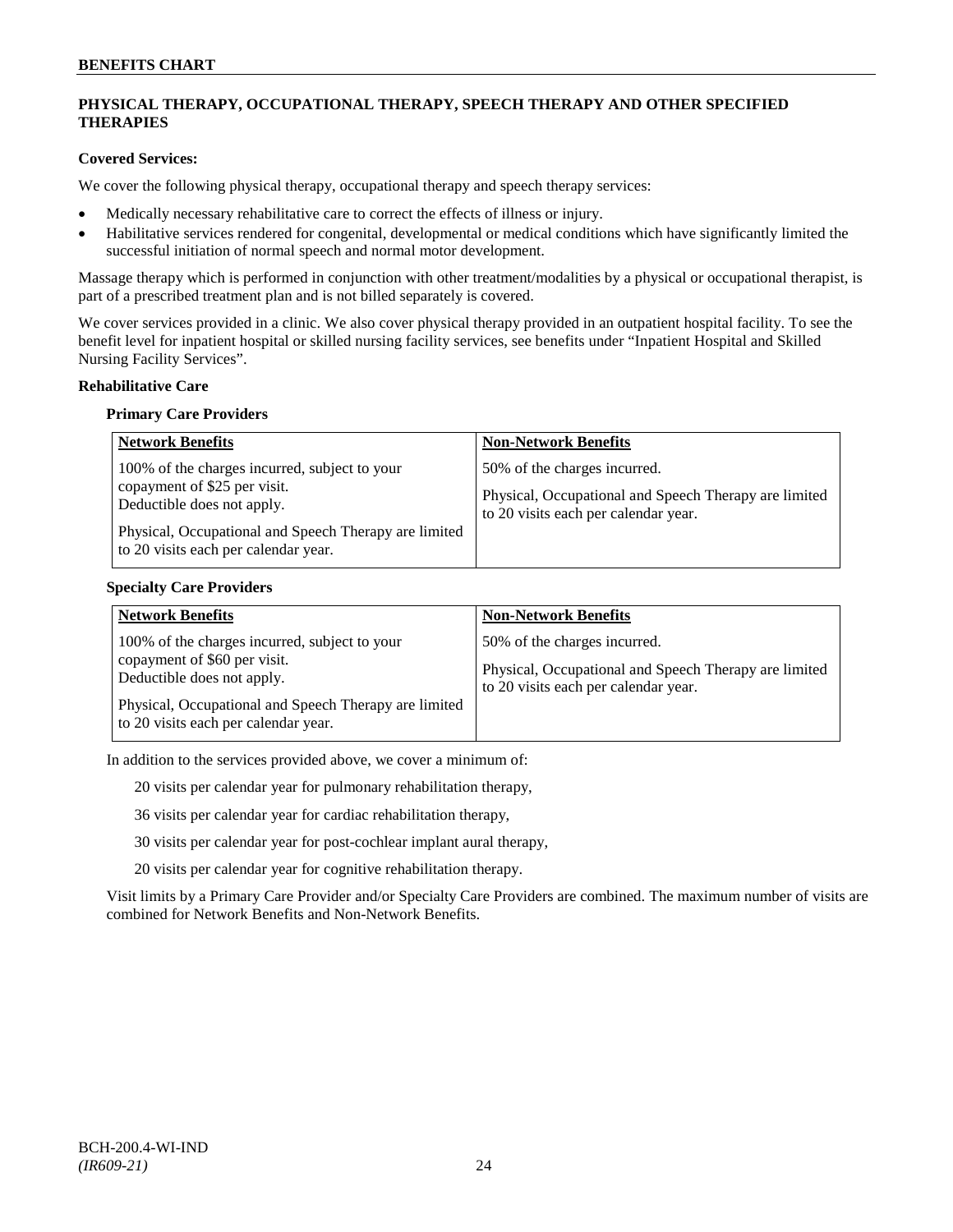# **Habilitative Care**

### **Primary Care Providers**

| <b>Network Benefits</b>                                                                                                                                                                                      | <b>Non-Network Benefits</b>                                                                                                   |
|--------------------------------------------------------------------------------------------------------------------------------------------------------------------------------------------------------------|-------------------------------------------------------------------------------------------------------------------------------|
| 100% of the charges incurred, subject to your<br>copayment of \$25 per visit.<br>Deductible does not apply.<br>Physical, Occupational and Speech Therapy are limited<br>to 20 visits each per calendar year. | 50% of the charges incurred.<br>Physical, Occupational and Speech Therapy are limited<br>to 20 visits each per calendar year. |

# **Specialty Care Providers**

| <b>Network Benefits</b>                                                                                                                                                                                      | <b>Non-Network Benefits</b>                                                                                                   |
|--------------------------------------------------------------------------------------------------------------------------------------------------------------------------------------------------------------|-------------------------------------------------------------------------------------------------------------------------------|
| 100% of the charges incurred, subject to your<br>copayment of \$60 per visit.<br>Deductible does not apply.<br>Physical, Occupational and Speech Therapy are limited<br>to 20 visits each per calendar year. | 50% of the charges incurred.<br>Physical, Occupational and Speech Therapy are limited<br>to 20 visits each per calendar year. |

Visit limits by a Primary Care Provider and/or Specialty Care Providers are combined. The maximum number of visits is combined for Network Benefits and Non-Network Benefits.

# **Not Covered:**

- Massage therapy for the purpose of comfort or convenience of the Insured.
- See "Services Not Covered" in your Policy.

# **PRESCRIPTION DRUG SERVICES**

# **Covered Services:**

We cover prescription drugs and medications that can be self-administered or are administered in a physician's office.

### **For Network Benefits, drugs and medications must be obtained at a network pharmacy.**

### **Outpatient Drugs (except as specified below)**

| <b>Network Benefits</b>                                                                                                                                                                                                                                        | <b>Non-Network Benefits</b>  |
|----------------------------------------------------------------------------------------------------------------------------------------------------------------------------------------------------------------------------------------------------------------|------------------------------|
| 100% of the charges incurred, subject to a copayment of<br>\$5 for generic low cost formulary drugs, and 100% of<br>the charges incurred, subject to a copayment of \$25 for<br>generic high cost formulary drugs.<br>Deductible does not apply.               | 50% of the charges incurred. |
| Brand name formulary drugs are covered at 80% of the<br>charges incurred.                                                                                                                                                                                      |                              |
| Non-formulary drugs are covered at 50% of the charges<br>incurred.                                                                                                                                                                                             |                              |
| In no event will your cost for a formulary insulin drug<br>exceed \$25. Deductible does not apply to formulary<br>insulin drugs.                                                                                                                               |                              |
| Oral chemotherapy drugs are included on the<br>Specialty Drug List. However, you pay the applicable<br>outpatient drug copayment. As required by Wisconsin<br>law, your maximum copayment will not be more than<br>\$100 per prescription for a 30-day supply. |                              |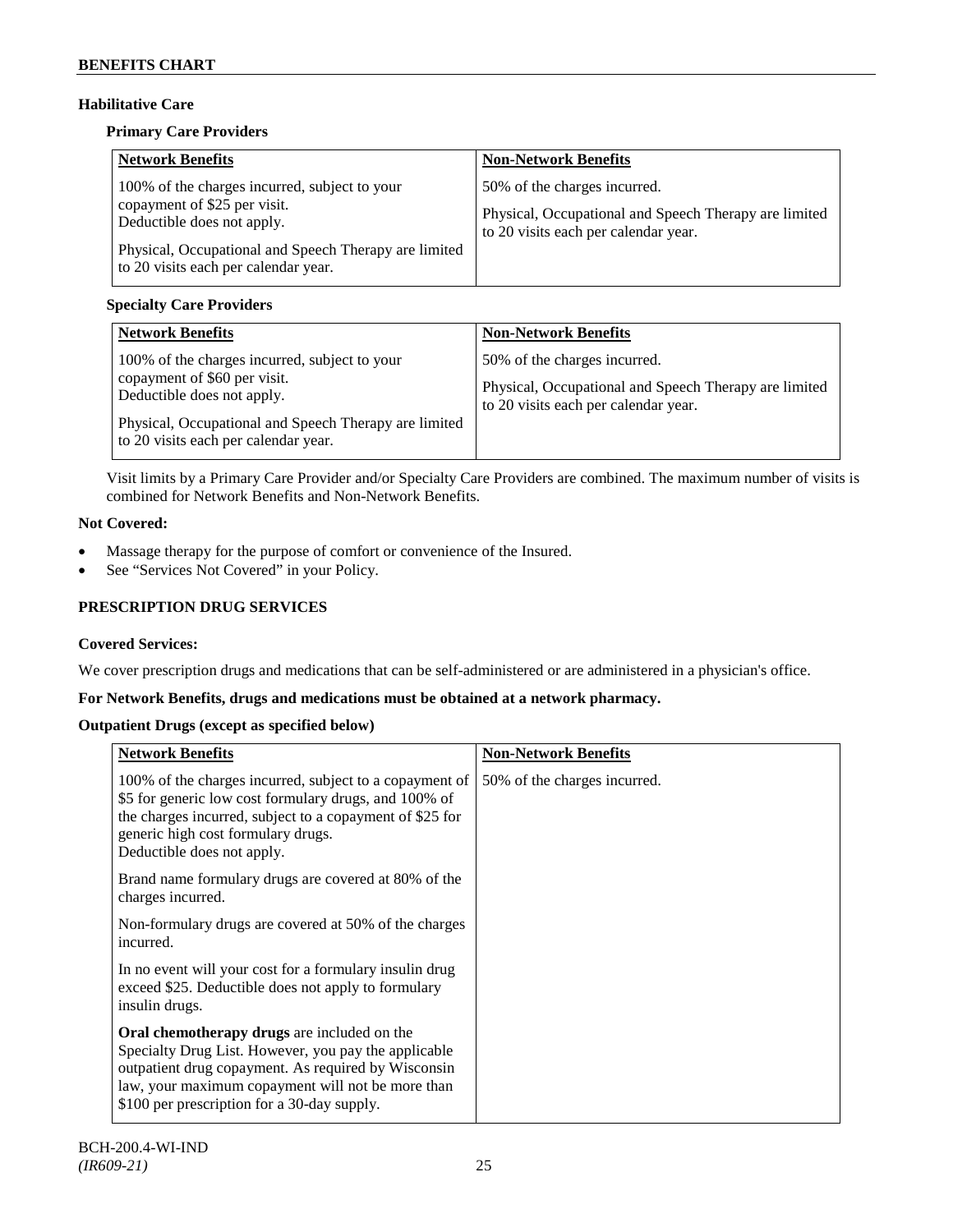### **Mail Order Drugs**

| <b>Network Benefits</b>                                                                                                                                                                                            | <b>Non-Network Benefits</b> |
|--------------------------------------------------------------------------------------------------------------------------------------------------------------------------------------------------------------------|-----------------------------|
| For your convenience, you may also get up to a 90-day<br>supply of outpatient prescription drugs that can be self-<br>administered through the designated mail order service.                                      | See Network Benefits.       |
| Outpatient drugs ordered through this service are.<br>covered at the benefit percent and copayments shown in<br><b>Outpatient Drugs above.</b>                                                                     |                             |
| New prescriptions to treat chronic conditions and trial<br>drugs will be limited to quantity limits described at the<br>end of this section. You will have to pay one copayment<br>for your initial 30-day supply. |                             |
| Specialty Drugs are not available through the mail order<br>service.                                                                                                                                               |                             |

# **Tobacco Cessation Drugs are covered for all FDA approved tobacco cessation drugs**

| Network Benefits                                            | <b>Non-Network Benefits</b>  |
|-------------------------------------------------------------|------------------------------|
| 100% of the charges incurred.<br>Deductible does not apply. | 50% of the charges incurred. |

# **Contraceptive Drugs**

| <b>Network Benefits</b>                                                                                                                                         | <b>Non-Network Benefits</b>  |
|-----------------------------------------------------------------------------------------------------------------------------------------------------------------|------------------------------|
| 100% of the charges incurred for formulary drugs.<br>Deductible does not apply.                                                                                 | 50% of the charges incurred. |
| If a physician requests that a Non-Formulary<br>contraceptive drug be dispensed as written, the drug<br>will be covered at 100%, not subject to the deductible. |                              |

### **Specialty Drugs that are Self-Administered**

| <b>Network Benefits</b>                                                                                                                                                                                                                                        | <b>Non-Network Benefits</b> |
|----------------------------------------------------------------------------------------------------------------------------------------------------------------------------------------------------------------------------------------------------------------|-----------------------------|
| 50% of the charges incurred.                                                                                                                                                                                                                                   | No coverage.                |
| Oral chemotherapy drugs are included on the<br>Specialty Drug List. However, you pay the applicable<br>outpatient drug copayment. As required by Wisconsin<br>law, your maximum copayment will not be more than<br>\$100 per prescription for a 30-day supply. |                             |

In order for the plan to better manage available manufacturer-funded copayment assistance, copayments for certain specialty medications may vary and be set to approximate the maximum of any available manufacturer-funded copayment assistance programs. However, in no case will true out-of-pocket costs to the Insured be greater than the maximum copayment/coinsurance shown in this Benefits Chart. Manufacturer-funded copayment assistance received by an Insured will not apply to the Insured's annual deductible or out-of-pocket limit.

Specialty Drugs are limited to drugs on the Specialty Drug List and must be obtained from a designated vendor.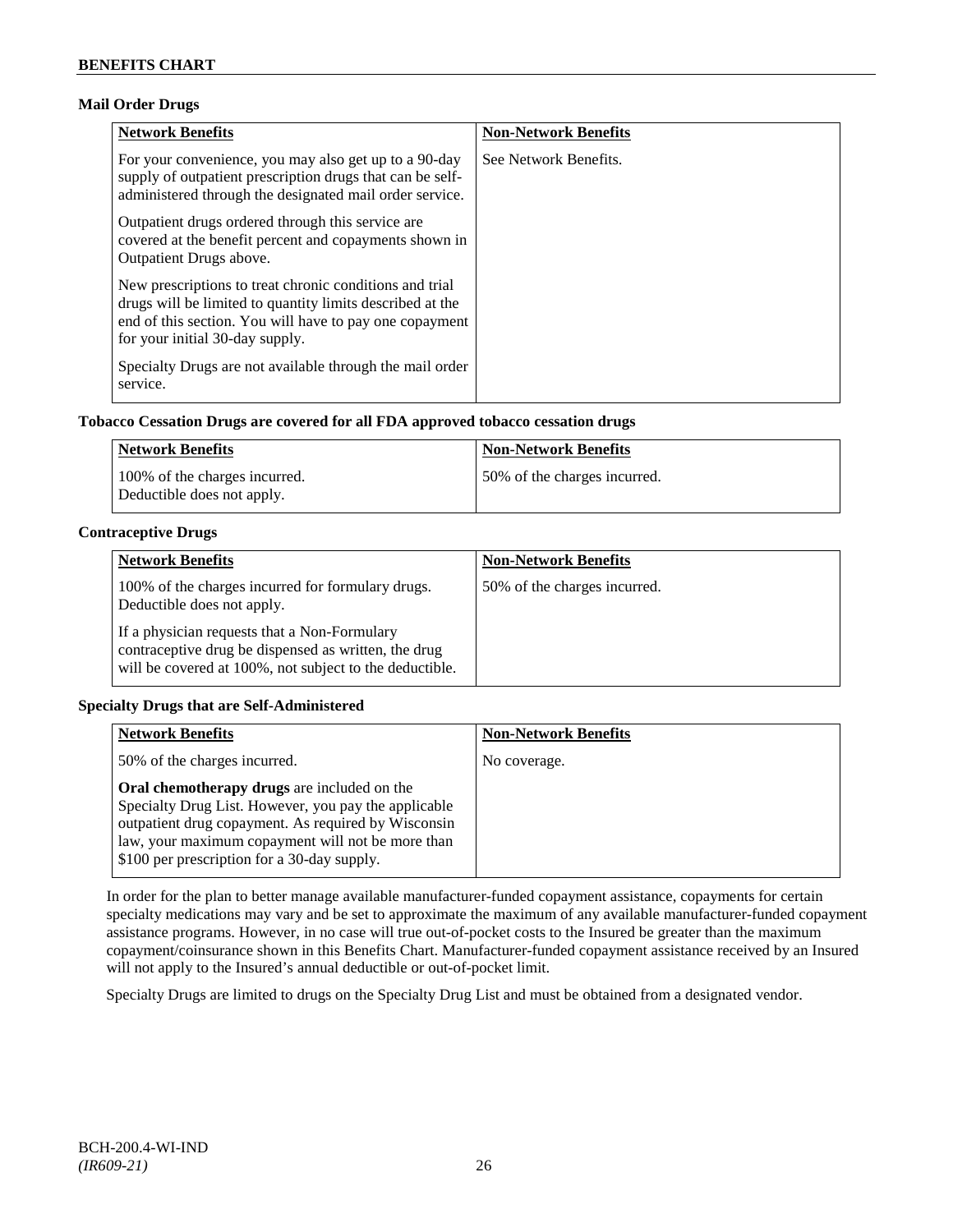### **Limitations:**

- Certain drugs may require prior authorization as indicated on the Formulary. HealthPartners may require prior authorization for the drug and also the site where the drug will be provided. Certain drugs are subject to our utilization review process and quantity limits.
- Certain non-formulary drugs require prior authorization. In addition, certain drugs may be subject to any quantity limits applied as part of our trial program.
- If an Insured requests a brand name drug when there is a generic equivalent, the brand name drug will be covered up to the charge that would apply to the generic drug, minus any required copayment. If a physician requests that a brand name drug be dispensed as written, the drug will be paid at the non-formulary benefit.
- We may require Insureds to try over-the-counter (OTC) drug alternatives before approving more costly formulary prescription drugs.
- Unless otherwise specified in the Prescription Drug Services section, you may receive up to a 30-day supply per prescription.
- New prescriptions to treat certain chronic conditions are limited to a 30-day supply.
- A 90-day supply will be covered and dispensed only at pharmacies that participate in our extended day supply program.
- No more than a 30-day supply of Specialty Drugs will be covered and dispensed at a time unless it's a manufacturer supplied drug that cannot be split that supplies the Insured with more than a 30-day supply.
- If a copayment is required, you must pay one copayment for each 30-day supply, or portion thereof.

# **Not Covered:**

- Replacement of prescription drugs, medications, equipment and supplies due to loss, damage or theft.
- Nonprescription (over-the-counter) drugs or medications, including, but not limited to, vitamins, supplements, homeopathic remedies, and non-FDA approved drugs, unless listed on the Formulary and prescribed by a physician or legally authorized health care provider under applicable state and federal law. This exclusion does not include over-thecounter contraceptives for women as allowed under the Affordable Care Act when the Insured obtains a prescription for the item. In addition, if the Insured obtains a prescription, this exclusion does not include aspirin to prevent cardiovascular disease for men and women of certain ages; folic acid supplements for women who may become pregnant; fluoride chemoprevention supplements for children without fluoride in their water source; and iron supplements for children age 6- 12 who are at risk for anemia.
- All drugs for the treatment of sexual dysfunction.
- All drugs for the treatment of growth deficiency.
- All drugs for the treatment of infertility.
- Medical cannabis.
- Drugs on the Excluded Drug List. The Excluded Drug List includes select drugs within a therapy class that are not eligible for coverage. This includes drugs that may be excluded for certain indications. The Excluded Drug List is available at [healthpartners.com.](http://www.healthpartners.com/)
- Drugs that are newly approved by the FDA until they are reviewed and approved by HealthPartners Pharmacy and Therapeutics Committee.
- Medical devices approved by the FDA will not be covered under the Prescription Drug Services section unless they are on our formulary. Covered medical devices are generally submitted and reimbursed under your medical benefits.
- See "Services Not Covered" in your Policy.

### **PREVENTIVE SERVICES**

### **Applicable Definitions:**

**Routine Preventive Services** are routine healthcare services that include screenings, check-ups and counseling to prevent illness, disease or other health problems before symptoms occur.

**Diagnostic Services** are services to help a provider understand your symptoms, diagnose illness and decide what treatment may be needed. They may be the same services that are listed as preventive services, but they are being used as diagnostic services. Your provider will determine if these services are preventive or diagnostic. These services are not preventive if received as part of a visit to diagnose, manage or maintain an acute or chronic medical condition, illness or injury. When that occurs, unless otherwise indicated below, standard deductibles, copayments or coinsurance apply.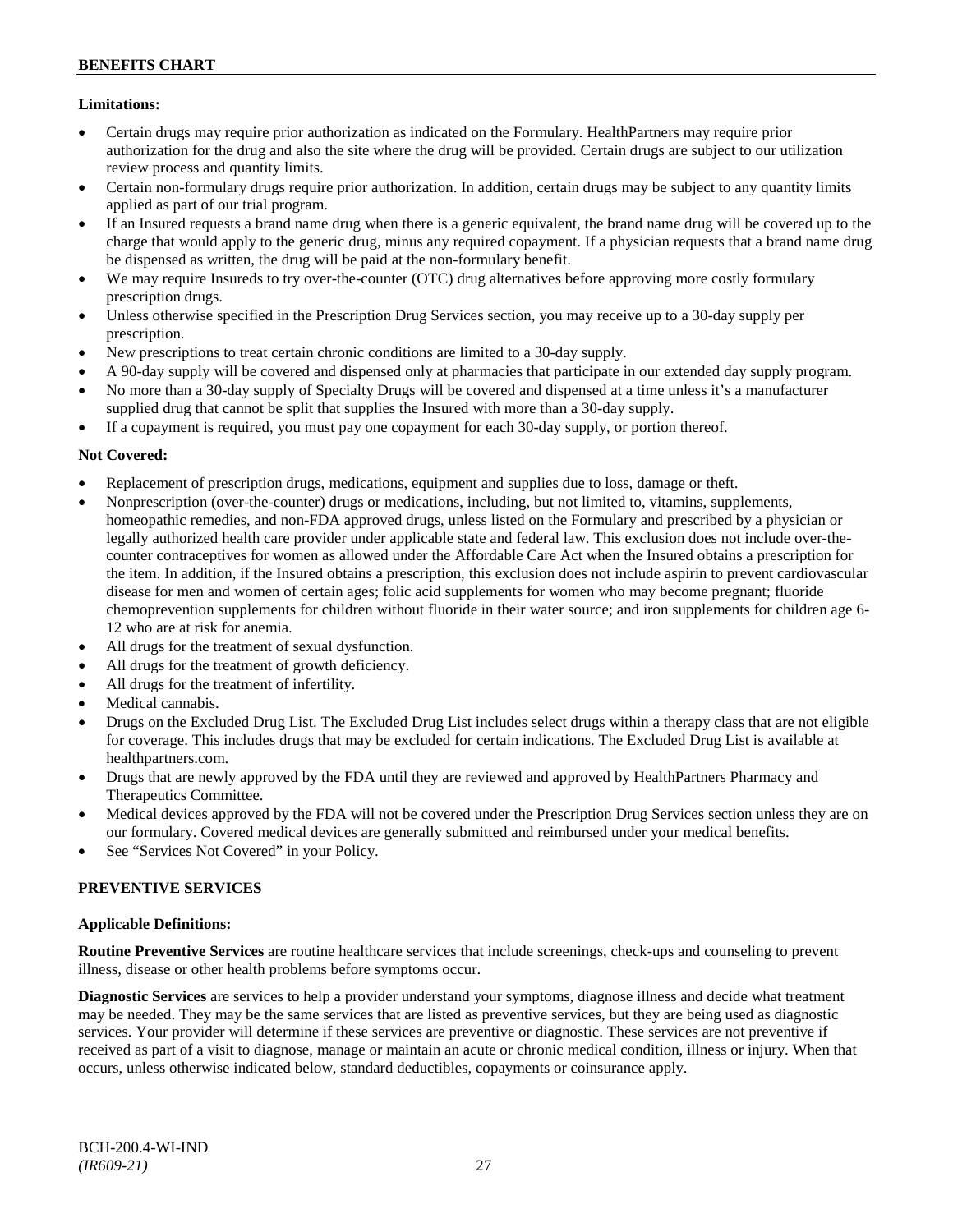### **Covered Services:**

We cover preventive services that meet any of the requirements under the Affordable Care Act (ACA) shown in the bulleted items below. These preventive services are covered at 100% under the Network Benefits with no deductible, copayments or coinsurance. (If a preventive service is not required by the ACA and it is covered at a lower benefit level, it will be specified below.) Preventive benefits mandated under the ACA are subject to periodic review and modification. Changes would be effective in accordance with the federal rules. Preventive services mandated by the ACA include:

- Evidence-based items or services that have in effect a rating of A or B in the current recommendations of the United States Preventive Services Task Force with respect to the individual;
- Immunizations for routine use in children, adolescents, and adults that have in effect a recommendation from the Advisory Committee on Immunization Practices of the Centers for Disease Control and Prevention with respect to the individual;
- With respect to infants, children, and adolescents, evidence-informed preventive care and screenings provided for in comprehensive guidelines supported by the Health Resources and Services Administration; and
- With respect to women, preventive care and screenings provided for in comprehensive guidelines supported by the Health Resources and Services Administration.

Covered services are based on established medical policies, which are subject to periodic review and modification by the medical directors. These medical policies (medical coverage criteria) are available by calling Member Services, or logging on to your "*my*HealthPartners" account at [healthpartners.com.](http://www.healthpartners.com/)

### **ACA and state mandated preventive services are covered as follows:**

**Routine Health Exams and Periodic Health Assessments**. A physician or health care provider will counsel you as to how often health assessments are needed based on age, sex and health status. This includes screening and counseling for tobacco cessation and all FDA approved tobacco cessation medications including over-the-counter drugs (as shown in the Prescription Drug Services section).

| <b>Network Benefits</b>                                     | <b>Non-Network Benefits</b>  |
|-------------------------------------------------------------|------------------------------|
| 100% of the charges incurred.<br>Deductible does not apply. | 50% of the charges incurred. |

**Child Health Supervision Services.** This includes pediatric preventive services such as newborn screenings, appropriate immunizations, developmental assessments and laboratory services appropriate to the age of the child from birth to 72 months, and appropriate immunizations to age 18.

| <b>Network Benefits</b>                                     | <b>Non-Network Benefits</b>   |
|-------------------------------------------------------------|-------------------------------|
| 100% of the charges incurred.<br>Deductible does not apply. | 150% of the charges incurred. |

#### **Routine Prenatal Care and Exams**

| <b>Network Benefits</b>                                     | <b>Non-Network Benefits</b>  |
|-------------------------------------------------------------|------------------------------|
| 100% of the charges incurred.<br>Deductible does not apply. | 50% of the charges incurred. |

**Routine Postnatal Care.** This includes health exams, assessments, education and counseling relating to the period immediately after childbirth.

| <b>Network Benefits</b>                                     | <b>Non-Network Benefits</b>  |
|-------------------------------------------------------------|------------------------------|
| 100% of the charges incurred.<br>Deductible does not apply. | 50% of the charges incurred. |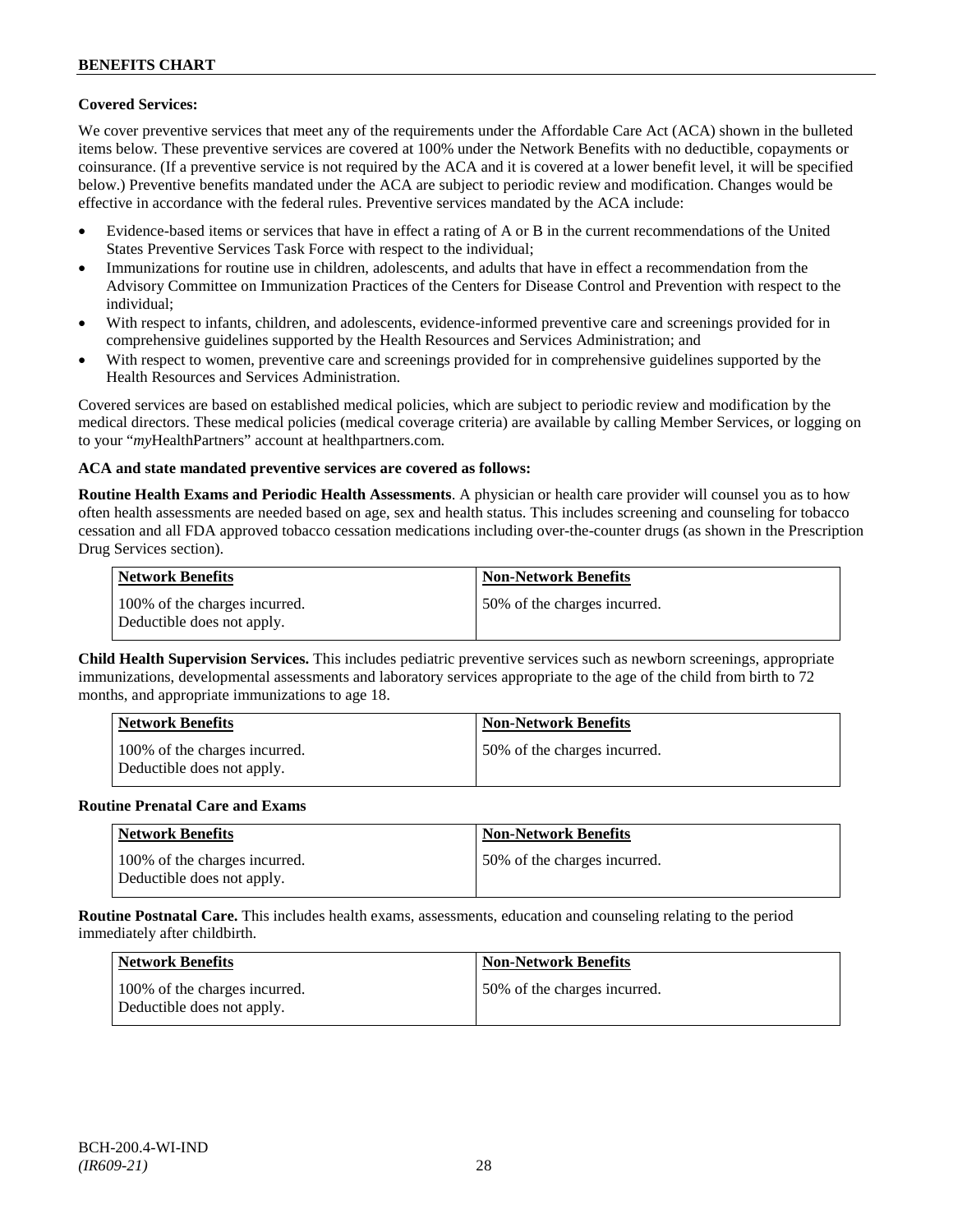**Routine Screening Procedures for Cancer.** This includes colorectal screening starting at age 50 and under age 50 for people at high risk of colorectal cancer. This also includes other cancer screenings recommended by the USPSTF with an A or B rating. Women's preventive health services below describe additional routine screening procedures for cancer.

| <b>Network Benefits</b>                                     | <b>Non-Network Benefits</b>  |
|-------------------------------------------------------------|------------------------------|
| 100% of the charges incurred.<br>Deductible does not apply. | 50% of the charges incurred. |

### **Routine Eye and Hearing Exams for members under the age of 22**

| <b>Network Benefits</b>                                     | <b>Non-Network Benefits</b>  |
|-------------------------------------------------------------|------------------------------|
| 100% of the charges incurred.<br>Deductible does not apply. | 50% of the charges incurred. |

**Professional Voluntary Family Planning Services.** This includes services to prevent or delay a pregnancy, including counseling and education. Services must be provided by a licensed provider.

| Network Benefits                                            | <b>Non-Network Benefits</b>   |
|-------------------------------------------------------------|-------------------------------|
| 100% of the charges incurred.<br>Deductible does not apply. | 150% of the charges incurred. |

### **Adult Immunizations**

| Network Benefits              | Non-Network Benefits          |
|-------------------------------|-------------------------------|
| 100% of the charges incurred. | 100% of the charges incurred. |
| Deductible does not apply.    | Deductible does not apply.    |

**Women's Preventive Health Services.** This includes mammograms, screenings for cervical cancer (pap smears), breast pumps, human papillomavirus (HPV) testing, counseling for sexually transmitted infections, counseling and screening for human immunodeficiency virus (HIV), and all FDA approved contraceptive methods as prescribed by a doctor, sterilization procedures, education and counseling (see the Prescription Drug Services section for coverage of oral contraceptive drugs). We also provide genetic screening for BRCA if someone in your family has the gene or you have a diagnosis of cancer.

The U.S. Preventive Services Task Force (USPSTF) recommends screening mammography, with or without clinical breast examination (CBE), every 1-2 years for women aged 40 and older. For women age 50 and older, we cover an annual mammogram.

| <b>Network Benefits</b>                                     | <b>Non-Network Benefits</b>  |
|-------------------------------------------------------------|------------------------------|
| 100% of the charges incurred.<br>Deductible does not apply. | 50% of the charges incurred. |

**Obesity Screening and Management.** We cover obesity screening and counseling for all ages during a routine preventive care exam. If you are age 18 or older and have a body mass index of 30 or more, we also cover intensive obesity management to help you lose weight. Your primary care doctor can coordinate these services.

| <b>Network Benefits</b>                                     | <b>Non-Network Benefits</b>  |
|-------------------------------------------------------------|------------------------------|
| 100% of the charges incurred.<br>Deductible does not apply. | 50% of the charges incurred. |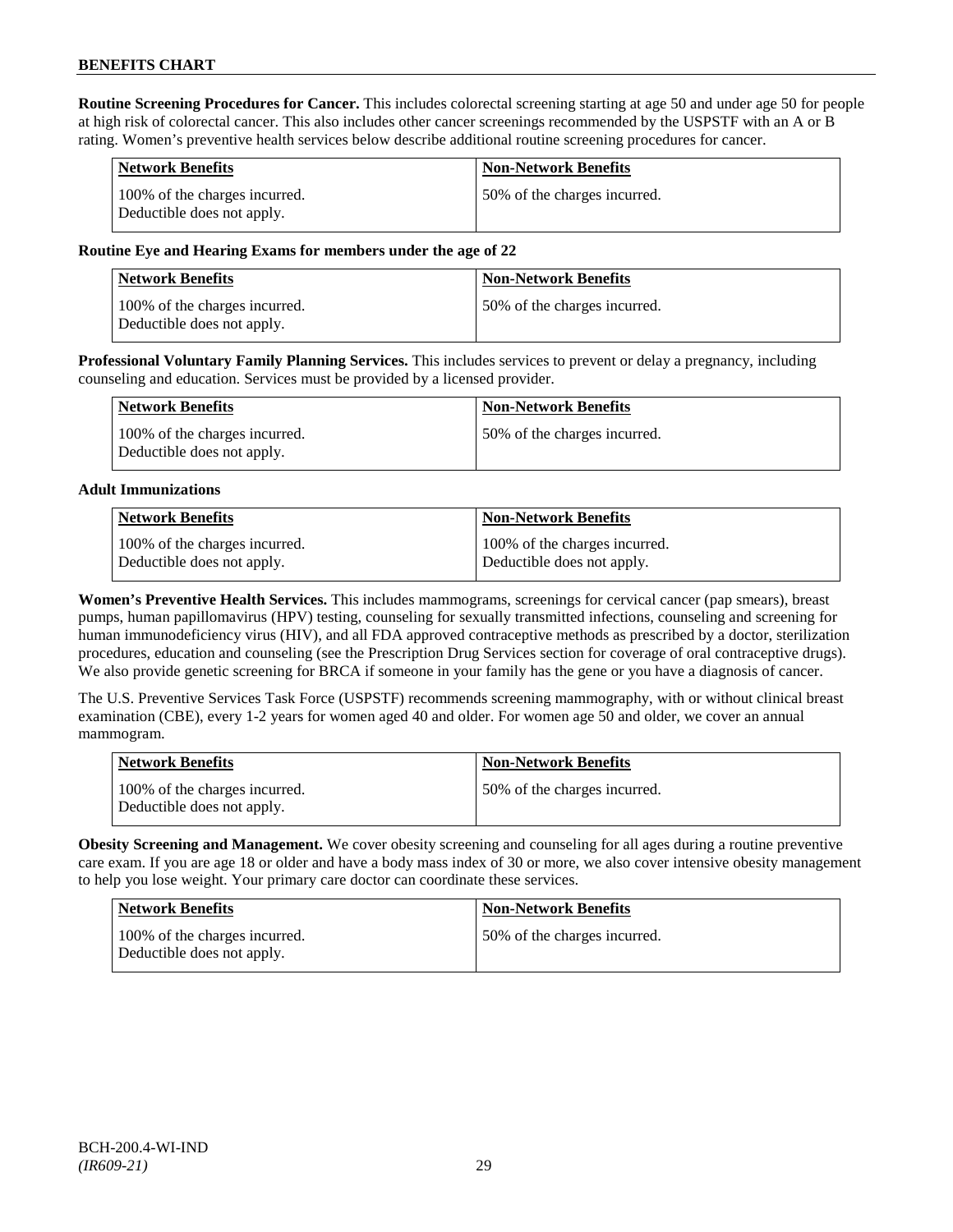**Preventive Medications.** We cover preventive medications currently recommended by USPSTF with an A or B rating if they are prescribed by your medical provider and they are listed on our Formulary. Preventive medications are subject to periodic review and modification. Changes would be effective in accordance with the federal rules and reflected in our current medical coverage criteria for preventive care services.

| <b>Network Benefits</b>                                     | <b>Non-Network Benefits</b>  |
|-------------------------------------------------------------|------------------------------|
| 100% of the charges incurred.<br>Deductible does not apply. | 50% of the charges incurred. |

### **In addition to any ACA or state mandated preventive services referenced above, we cover the following eligible preventive services:**

### **Routine Hearing Exams for Adults Age 22 and older**

| <b>Network Benefits</b>      | <b>Non-Network Benefits</b>  |
|------------------------------|------------------------------|
| 80% of the charges incurred. | 50% of the charges incurred. |

**Ovarian Cancer Surveillance Tests for women who are at risk.** "At risk for ovarian cancer" means (1) having a family history that includes any of the following: one or more first-degree or second-degree relatives with ovarian cancer, clusters of female relatives with breast cancer or nonpolyposis colorectal cancer; or (2) testing positive for BRCA1 or BRCA2 mutations. "Surveillance tests for ovarian cancer" means annual screening using: CA-125 serum tumor marker testing, transvaginal ultrasound, pelvic examination or other proven ovarian cancer screening tests currently being evaluated by the federal Food and Drug Administration or by the National Cancer Institute.

| <b>Network Benefits</b>                                 | <b>Non-Network Benefits</b>                             |
|---------------------------------------------------------|---------------------------------------------------------|
| Coverage level is same as corresponding Network         | Coverage level is same as corresponding Non-Network     |
| Benefit, depending on type of service provided, such as | Benefit, depending on type of service provided, such as |
| Diagnostic Imaging Services, Laboratory Services        | Diagnostic Imaging Services, Laboratory Services        |
| Office Visits for Illness or Injury, or Preventive      | Office Visits for Illness or Injury, or Preventive      |
| Services.                                               | Services.                                               |

### **Limitations:**

• Services are not preventive if received as part of a visit to diagnose, manage or maintain an acute or chronic medical condition, illness or injury. When that occurs, unless otherwise indicated above, standard deductibles, copayments or coinsurance apply.

### **Not Covered:**

- Routine eye exams for adults age 22 and older.
- See "Services Not Covered" in your Policy.

# **TRANSPLANT SERVICES**

### **Applicable Definitions:**

**Autologous.** This is when the source of cells is from the individual's own marrow or stem cells.

**Allogeneic.** This is when the source of cells is from a related or unrelated donor's marrow or stem cells.

**Allogeneic Bone Marrow Transplant.** This is when the bone marrow is harvested from the related or unrelated donor and stored. The patient undergoes treatment which includes tumor ablation with high-dose chemotherapy and/or radiation. The bone marrow is reinfused (transplanted).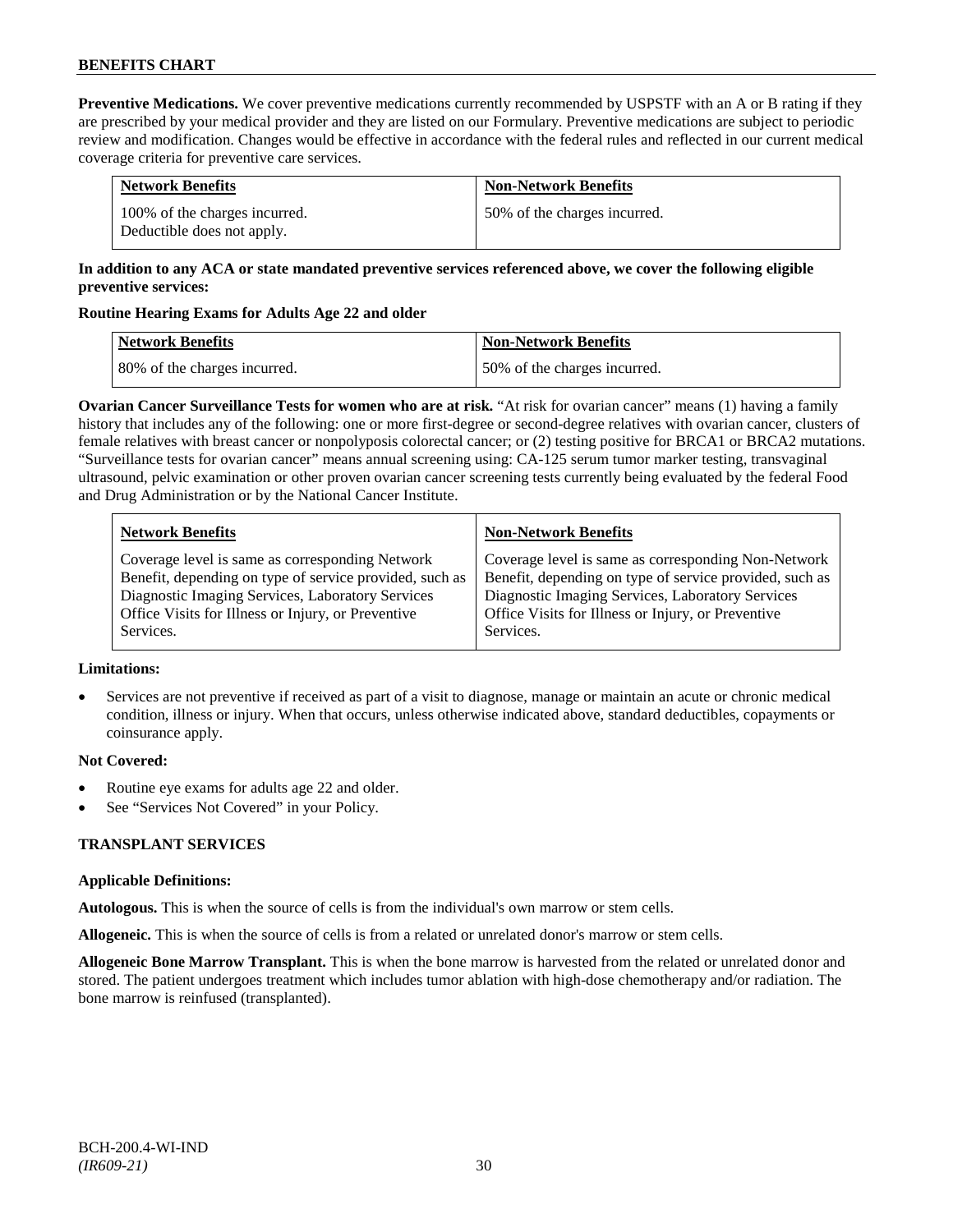# **BENEFITS CHART**

**Autologous Bone Marrow Transplant.** This is when the bone marrow is harvested from the individual and stored. The patient undergoes treatment which includes tumor ablation with high-dose chemotherapy and/or radiation. The bone marrow is reinfused (transplanted).

**Autologous/Allogeneic Stem Cell Support.** This is a treatment process that includes stem cell harvest from either bone marrow or peripheral blood, tumor ablation with high-dose chemotherapy and/or radiation, stem cell reinfusion, and related care. Autologous/allogeneic bone marrow transplantation and high dose chemotherapy with peripheral stem cell rescue/support are considered to be autologous/allogeneic stem cell support.

**Designated Transplant Center.** This is any health care provider, group or association of health care providers designated by us to provide services, supplies or drugs for specified transplants for our Insureds.

**Transplant Services.** This is transplantation (including retransplants) of the human organs or tissue listed below, including all related post-surgical treatment, follow-up care and drugs and multiple transplants for a related cause. Transplant services do not include other organ or tissue transplants or surgical implantation of mechanical devices functioning as a human organ, except surgical implantation of an FDA approved Ventricular Assist Device (VAD) or total artificial heart, functioning as a temporary bridge to heart transplantation.

Prior authorization is required prior to consultation to support coordination of care and benefits.

### **Covered Services:**

We cover eligible transplant services (as defined above) while you are covered under your Policy. Transplants that will be considered for coverage are limited to the following:

- Kidney transplants for end-stage disease.
- Cornea transplants for end-stage disease.
- Heart transplants for end-stage disease.
- Lung transplants or heart/lung transplants for: (1) primary pulmonary hypertension; (2) Eisenmenger's syndrome; (3) endstage pulmonary fibrosis; (4) alpha 1 antitrypsin disease; (5) cystic fibrosis; and (6) emphysema.
- Liver transplants for: (1) biliary atresia in children; (2) primary biliary cirrhosis; (3) post-acute viral infection (including hepatitis A, hepatitis B antigen e negative and hepatitis C) causing acute atrophy or post-necrotic cirrhosis; (4) primary sclerosing cholangitis; (5) alcoholic cirrhosis; and (6) hepatocellular carcinoma.
- Allogeneic bone marrow transplants or peripheral stem cell support associated with high dose chemotherapy for : (1) acute myelogenous leukemia; (2) acute lymphocytic leukemia; (3) chronic myelogenous leukemia; (4) severe combined immunodeficiency disease; (5) Wiskott-Aldrich syndrome; (6) aplastic anemia; (7) sickle cell anemia; (8) non-relapsed or relapsed non-Hodgkin's lymphoma; (9) multiple myeloma; and (10) testicular cancer.
- Autologous bone marrow transplants or peripheral stem cell support associated with high-dose chemotherapy for: (1) acute leukemia; (2) non-Hodgkin's lymphoma; (3) Hodgkin's disease; (4) Burkitt's lymphoma; (5) neuroblastoma; (6) multiple myeloma; (7) chronic myelogenous leukemia; and (8) non-relapsed non-Hodgkin's lymphoma.
- Pancreas transplants for simultaneous pancreas-kidney transplants for diabetes, pancreas after kidney, living related segmental simultaneous pancreas kidney transplantation and pancreas transplant alone.

To receive Network Benefits, charges for transplant services must be incurred at a Designated Transplant Center.

The transplant-related treatment provided, including expenses incurred for directly related donor services, shall be subject to and in accordance with the provisions, limitations, maximums and other terms of your Policy.

Medical and hospital expenses of the donor are covered only when the recipient is an Insured and the transplant and directly related donor expenses have been prior authorized for coverage. Treatment of medical complications that may occur to the donor are not covered. Donors are not considered Insureds, and are therefore not eligible for the rights afforded to Insureds under your Policy.

The list of eligible transplant services and coverage determinations are based on established medical policies, which are subject to periodic review and modifications by the medical director.

| <b>Network Benefits</b>                           | <b>Non-Network Benefits</b> |
|---------------------------------------------------|-----------------------------|
| See Network Inpatient Hospital Services Benefits. | No coverage.                |